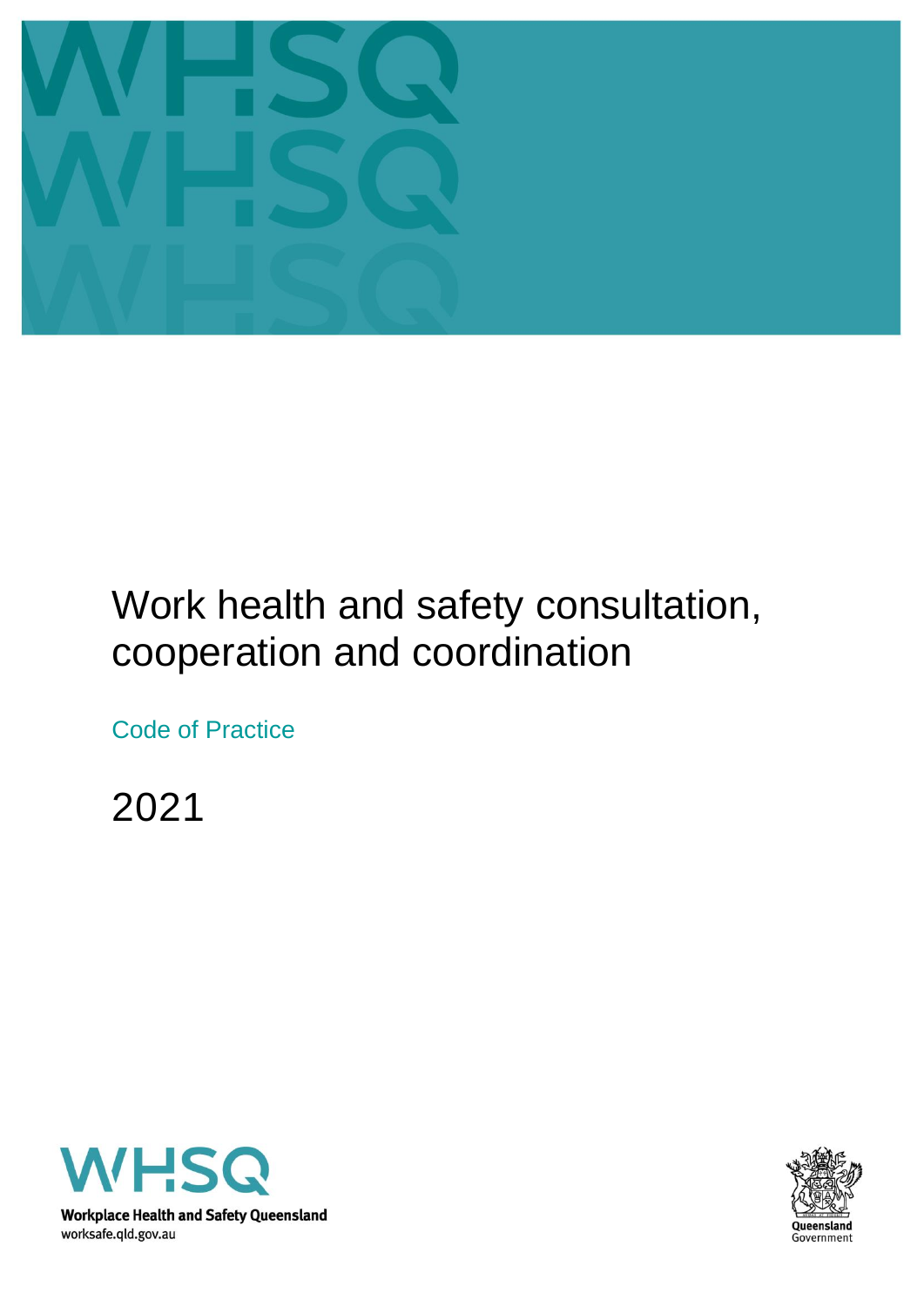PN12650

#### **ISBN Creative Commons**

This copyright work is licensed under a Creative Commons Attribution-Noncommercial 4.0 International licence. To view a copy of this licence, visit creativecommons.org/licenses. In essence, you are free to copy, communicate and adapt the work for non-commercial purposes, as long as you attribute the work to Safe Work Australia and abide by the other licence terms.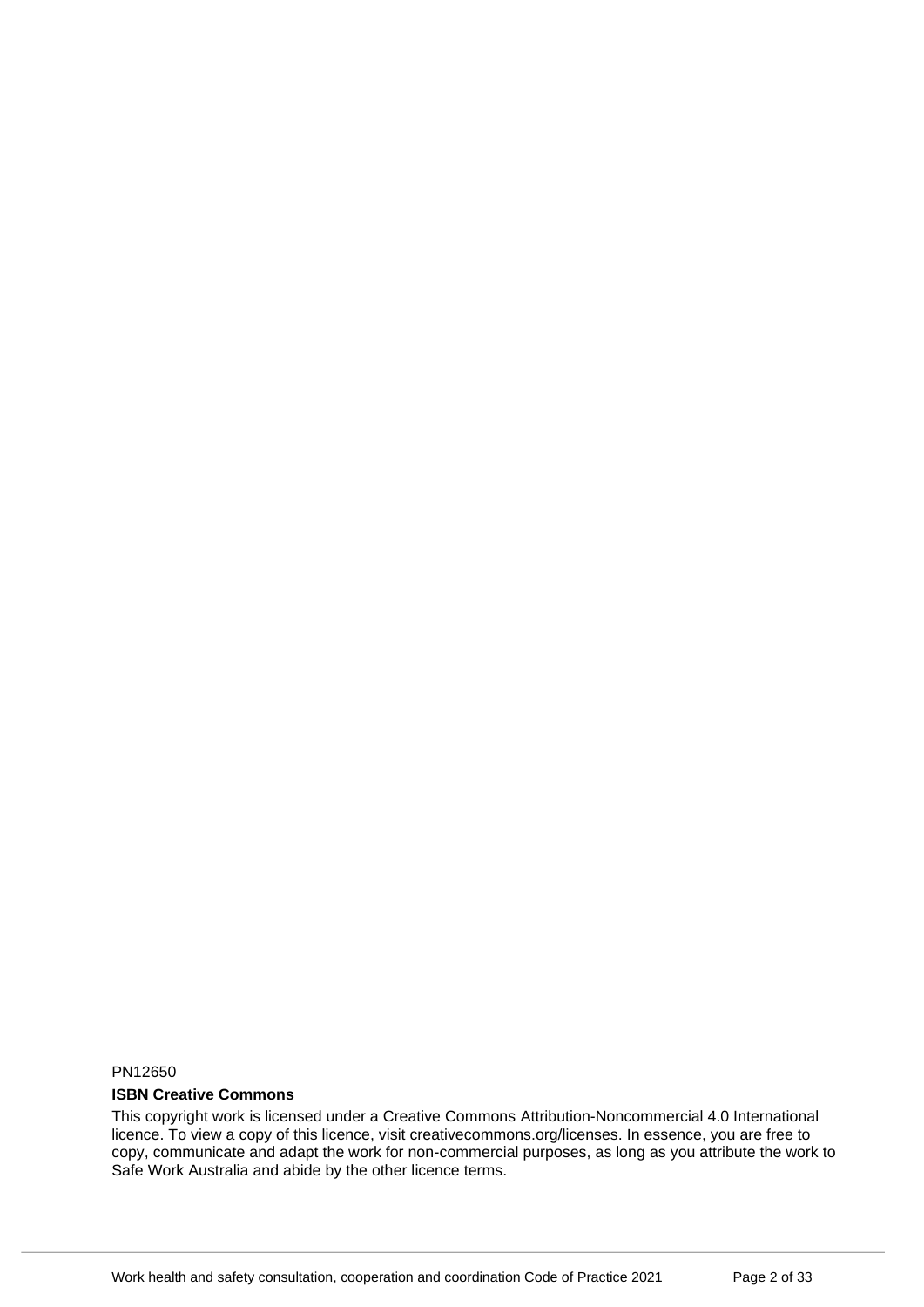# **Contents**

|  | 1.1.                                         | Who has duties in relation to work health and safety consultation, cooperation and<br>coordination?                                                                                                                                          |  |  |
|--|----------------------------------------------|----------------------------------------------------------------------------------------------------------------------------------------------------------------------------------------------------------------------------------------------|--|--|
|  | 1.2.                                         |                                                                                                                                                                                                                                              |  |  |
|  | 2.1.<br>2.2.<br>2.3.<br>2.4.                 |                                                                                                                                                                                                                                              |  |  |
|  | 3.1.<br>3.2.<br>3.3.<br>3.4.<br>3.5.<br>3.6. | Providing reasonable opportunities to express views and contribute  11                                                                                                                                                                       |  |  |
|  | 4.1.<br>4.2.<br>4.3.<br>4.4.<br>4.5.         | Consulting using health and safety representatives and committees 15<br>Sharing consultation arrangements with other duty holders 17<br>5. When to consult, cooperate and coordinate activities with other duty holders  18                  |  |  |
|  | 5.1.<br>5.2.                                 | Who must consult, cooperate and coordinate and with whom  19<br>When must you consult, cooperate and coordinate with others?  19                                                                                                             |  |  |
|  | 6.1.<br>6.2.<br>6.3.                         | What if another duty holder refuses to consult or cooperate or coordinate? 22                                                                                                                                                                |  |  |
|  |                                              |                                                                                                                                                                                                                                              |  |  |
|  |                                              | Example 1: Consultation in a workplace with no health and safety representatives 25<br>Example 2: Consultation in a workplace with health and safety representatives 25<br>Appendix C-Consulting, cooperating and coordinating activities 27 |  |  |
|  |                                              |                                                                                                                                                                                                                                              |  |  |
|  |                                              |                                                                                                                                                                                                                                              |  |  |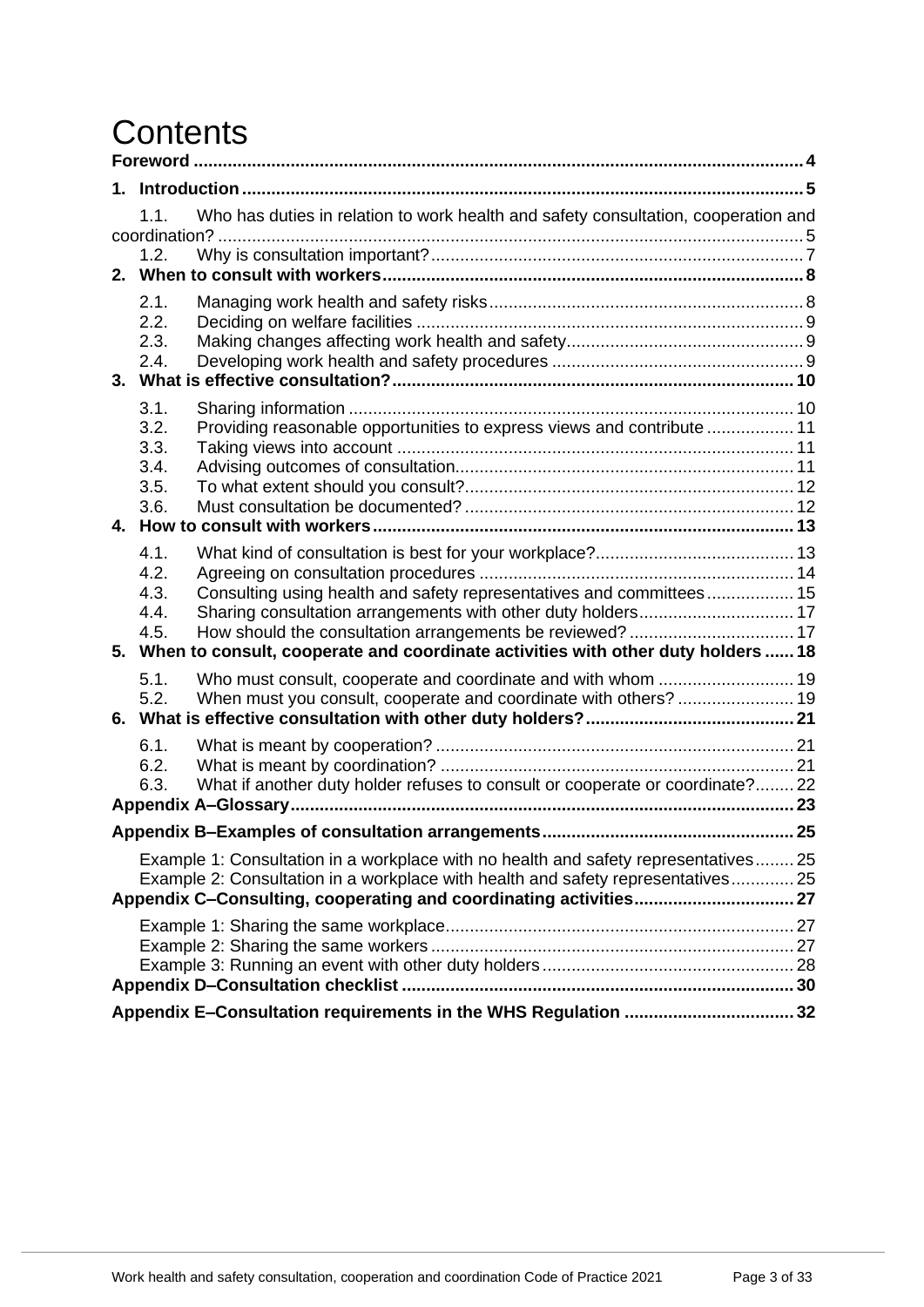# <span id="page-3-0"></span>Foreword

This Code of Practice on how to meet the requirements for consultation, cooperation and coordination on work health and safety matters is an approved code of practice under section 274 of the *Work Health and Safety Act 2011* (WHS Act).

An approved code of practice is a practical guide to achieving the standards of health, safety and welfare required under the WHS Act and the Work Health and Safety Regulation 2011 (WHS Regulation).

Under section 26A of the WHS Act duty holders must comply with an approved code of practice or follow a technical or industry standard, if it provides an equivalent or higher standard of work health and safety than the standard required in this code.

A code of practice applies to anyone who has a duty of care in the circumstances described in the code. In most cases, following an approved code of practice would achieve compliance with the health and safety duties in the WHS Act, in relation to the subject matter of the code. Like regulations, codes of practice deal with particular issues and do not cover all hazards or risks that may arise. The health and safety duties require duty holders to consider all risks associated with work, not only those for which regulations and codes of practice exist.

Codes of practice are admissible in court proceedings under the WHS Act and WHS Regulation. Courts may regard a code of practice as evidence of what is known about a hazard, risk or control and may rely on the code in determining what is reasonably practicable in the circumstances to which the code relates.

An inspector may refer to an approved code of practice when issuing an improvement or prohibition notice. This may include issuing an improvement notice for failure to comply with a code of practice where equivalent or higher standards of work health and safety have not been demonstrated.

## Scope and application

This Code is intended to be read by a person conducting a business or undertaking (PCBU). It provides practical guidance to PCBUs on how to effectively consult with workers who carry out work for the business or undertaking and who are (or are likely to be) directly affected by a health and safety matter. It includes information on mechanisms to facilitate worker participation and representation.

This Code also provides guidance to PCBUs who share responsibility for the same work health and safety matter on how to consult, cooperate and coordinate activities with each other.

This Code may be a useful reference for other persons interested in the duties under the WHS Act and WHS Regulation.

This Code applies to all workplaces covered by the WHS Act where work health and safety consultation, cooperation and coordination is required.

#### **How to use this Code of Practice**

This Code includes references to the legal requirements under the WHS Act and the WHS Regulation. These are included for convenience only and should not be relied on in place of the full text of the WHS Act or the WHS Regulation. The words 'must', 'requires' or 'mandatory' indicate a legal requirement exists that must be complied with.

The word 'should' is used in this Code to indicate a recommended course of action, while 'may' is used to indicate an optional course of action.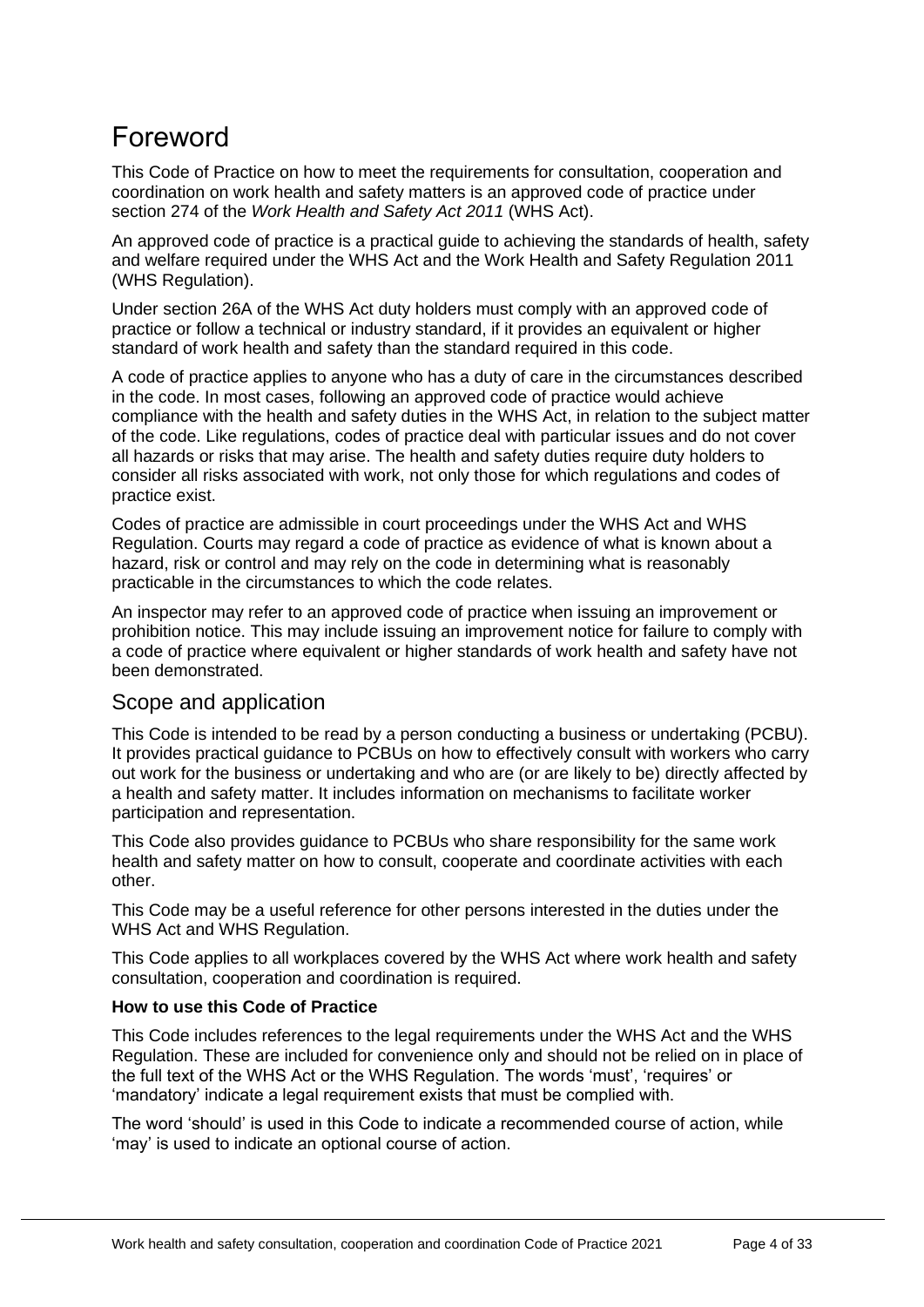## <span id="page-4-0"></span>1. Introduction

## <span id="page-4-1"></span>1.1. Who has duties in relation to work health and safety consultation, cooperation and coordination?

Duty holders who have a role in either consultation, cooperation or coordination include:

- persons conducting a business or undertaking (PCBUs)
- designers, manufacturers, importers, suppliers and installers of plant, substances or structures
- officers.

Workers and other persons at the workplace also have duties under the WHS Act, such as the duty to take reasonable care for their own health and safety at the workplace.

A person can have more than one duty and more than one person can have the same duty at the same time.

Early consultation and identification of risks can allow for more options to eliminate or minimise risks and reduce the associated costs.

#### **Person conducting a business or undertaking**

PCBUs have a duty to consult workers about work health and safety and may also have duties to consult, cooperate and coordinate with other duty holders.

#### **Consulting workers**

#### **WHS Act section 47**

Duty to consult workers

A PCBU must consult, so far as is reasonably practicable, with workers who carry out work for the business or undertaking and who are (or are likely to be) directly affected by a health and safety matter.

This duty to consult is based on the recognition that worker input and participation improves decision-making about health and safety matters and assists in reducing work-related injuries and disease.

The broad definition of a 'worker' under the WHS Act means a PCBU must consult with employees and anyone else who carries out work for the business or undertaking. A PCBU must consult, so far as is reasonably practicable, with contractors and subcontractors and their employees, on-hire workers, outworkers, apprentices, trainees, work experience students, volunteers and other people who are working for the PCBU and who are, or are likely to be, directly affected by a health and safety matter.

Workers are entitled to take part in consultations and to be represented in consultations by a health and safety representative who has been elected to represent their work group.

#### **Consulting, cooperating and coordinating activities with other duty holders**

#### **WHS Act section 46**

Duty to consult with other duty holders

The WHS Act requires a PCBU to consult, cooperate and coordinate activities with all other persons who have a work health or safety duty in relation to the same matter, so far as is reasonably practicable.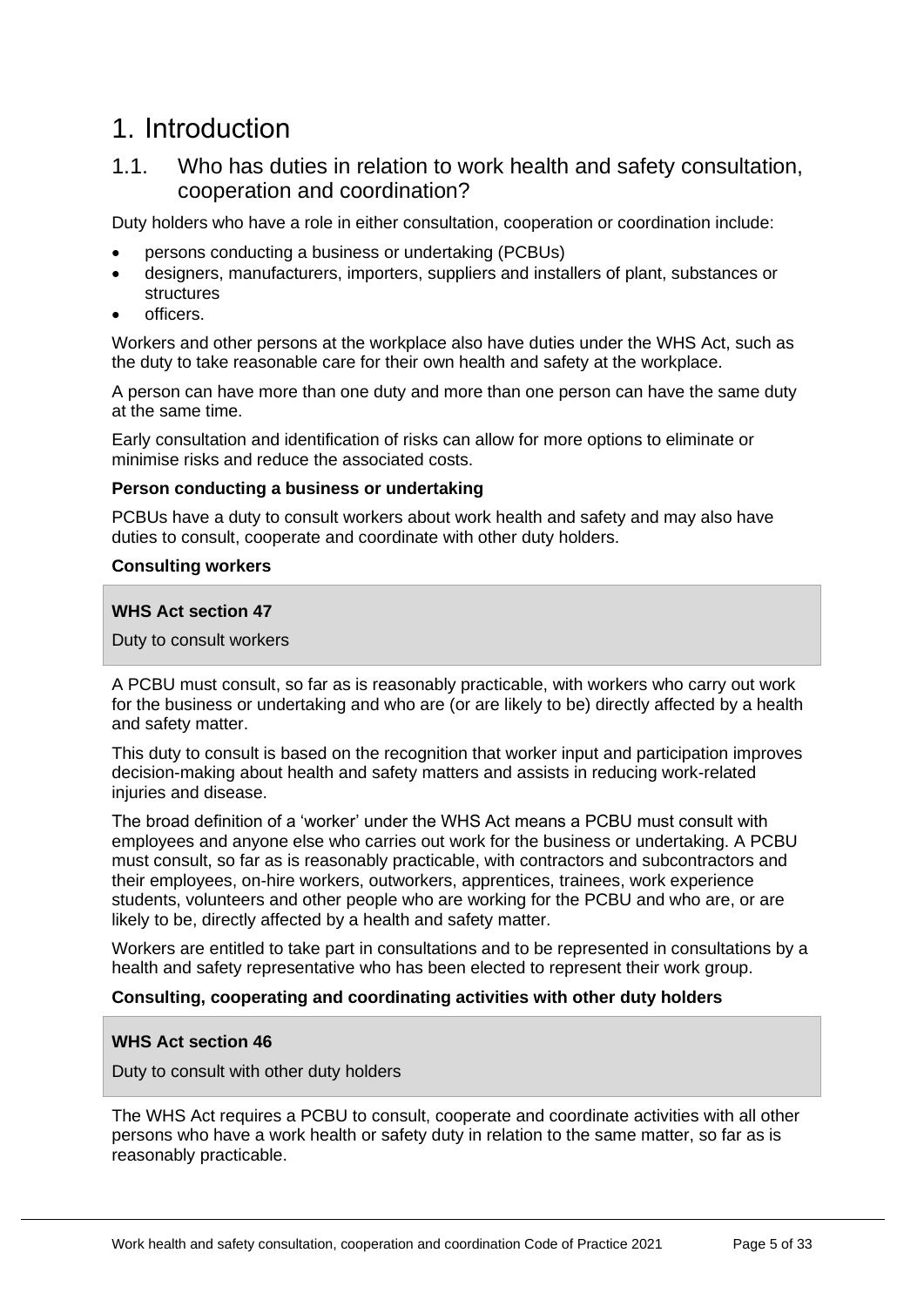There is often more than one business or undertaking with responsibility for the same health and safety matters, either because they are involved in the same activities or share the same workplace.

In these situations, each duty holder should exchange information to find out who is doing what and work together in a cooperative and coordinated way so risks are eliminated or minimised so far as is reasonably practicable.

Examples of where a PCBU will have a health and safety duty include where:

- the PCBU engages workers to carry out work
- the PCBU directs or influences workers in carrying out work
- other persons may be put at risk from work carried out in their business or undertaking
- the PCBU manages or controls a workplace or the fixtures, fittings or plant at a workplace
- the PBCU's business or undertaking involves designing, manufacturing, importing or supplying plant, substances or structures for use at a workplace
- the PBCU's business or undertaking involves installing, constructing or commissioning plant or structures at a workplace.

Duty holders' work activities may overlap and interact at particular times. When they share a duty, for example a duty in relation to the health and safety of the same worker or workers, or are involved in the same work, they will be required to consult, cooperate and coordinate activities with each other so far as is reasonably practicable.

#### **Designers, manufacturers, importers and suppliers of plant, substances or structures**

#### **WHS Act Part 2 Division 3**

Further duties of persons conducting businesses or undertakings

Designers, manufacturers, importers and suppliers of plant, substances or structures must ensure, so far as is reasonably practicable, the plant, substance or structure they design, manufacture, import or supply is without risks to health and safety. This duty includes carrying out testing and analysis as well as providing specific information about the plant or substance.

To assist in meeting these duties, the WHS Regulation requires:

- manufacturers to consult with designers of the plant
- importers to consult with designers and manufacturers of plant
- the person who commissions construction work to consult with the designer of the structure.

#### **Principal contractors**

#### **WHS Regulation section 309**

WHS management plan—preparationThe principal contractor for a construction project has a specific duty under the WHS Regulation to document, in their WHS Management Plan for the project, the arrangements in place for consultation, cooperation and coordination between the PCBUs at the site.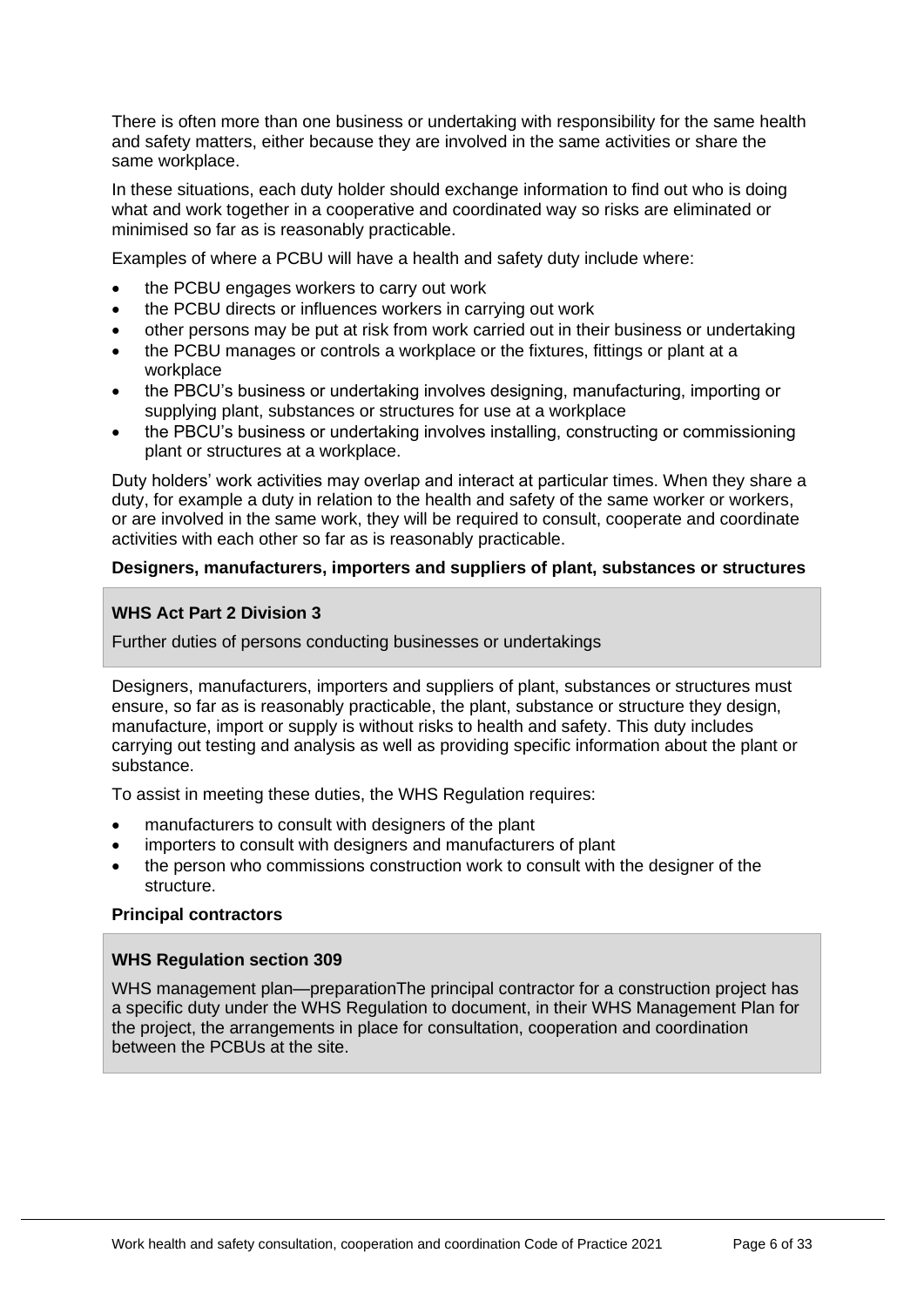#### **Officers**

#### **WHS Act section 27**

Duty of officers

Officers, for example company directors, have a duty to exercise due diligence to ensure the PCBU complies with the WHS Act and the WHS Regulation. This includes taking reasonable steps to ensure the business or undertaking has appropriate processes for complying with the duty to consult workers as well as the duty to consult, cooperate and coordinate with other duty holders.

#### **Workers**

#### **WHS Act section 28**

Duties of workers

Workers have a duty to take reasonable care for their own health and safety and to not adversely affect the health and safety of other persons. Workers must comply with reasonable instructions, so far as they are reasonably able, and cooperate with reasonable health and safety policies or procedures that have been notified to workers, for example procedures for consultation at the workplace.

## <span id="page-6-0"></span>1.2. Why is consultation important?

Consultation is a legal requirement and an essential part of managing health and safety risks.

A safe workplace is more easily achieved when everyone involved in the work communicates with each other to identify hazards and risks, talks about health and safety concerns and works together to find solutions. This includes cooperation between duty holders, the people who manage or control the work and those who carry out the work or who are affected by the work.

By drawing on the knowledge and experience of their workers, PCBUs can make more informed decisions about how the work should be carried out safely.

Effective health and safety consultation also has other benefits:

- greater awareness and commitment—because workers who have been actively involved in how health and safety decisions are made will better understand the decisions
- positive working relationships—because understanding the views of others leads to greater cooperation and trust.

In situations where a PCBU shares responsibility for health and safety with another person, the requirement to consult, cooperate and coordinate activities with other duty holders will help address gaps in managing health and safety risks that often occur when:

- there is a lack of understanding of how the activities of each person may add to the hazards and risks to which others may be exposed
- duty holders assume someone else is taking care of the health and safety matter, or
- the person who takes action is not the best person to do so.

Consulting, cooperating and coordinating activities with other duty holders assists each duty holder understand how their activities may impact on health and safety and the actions each duty holder takes to control risks are complementary.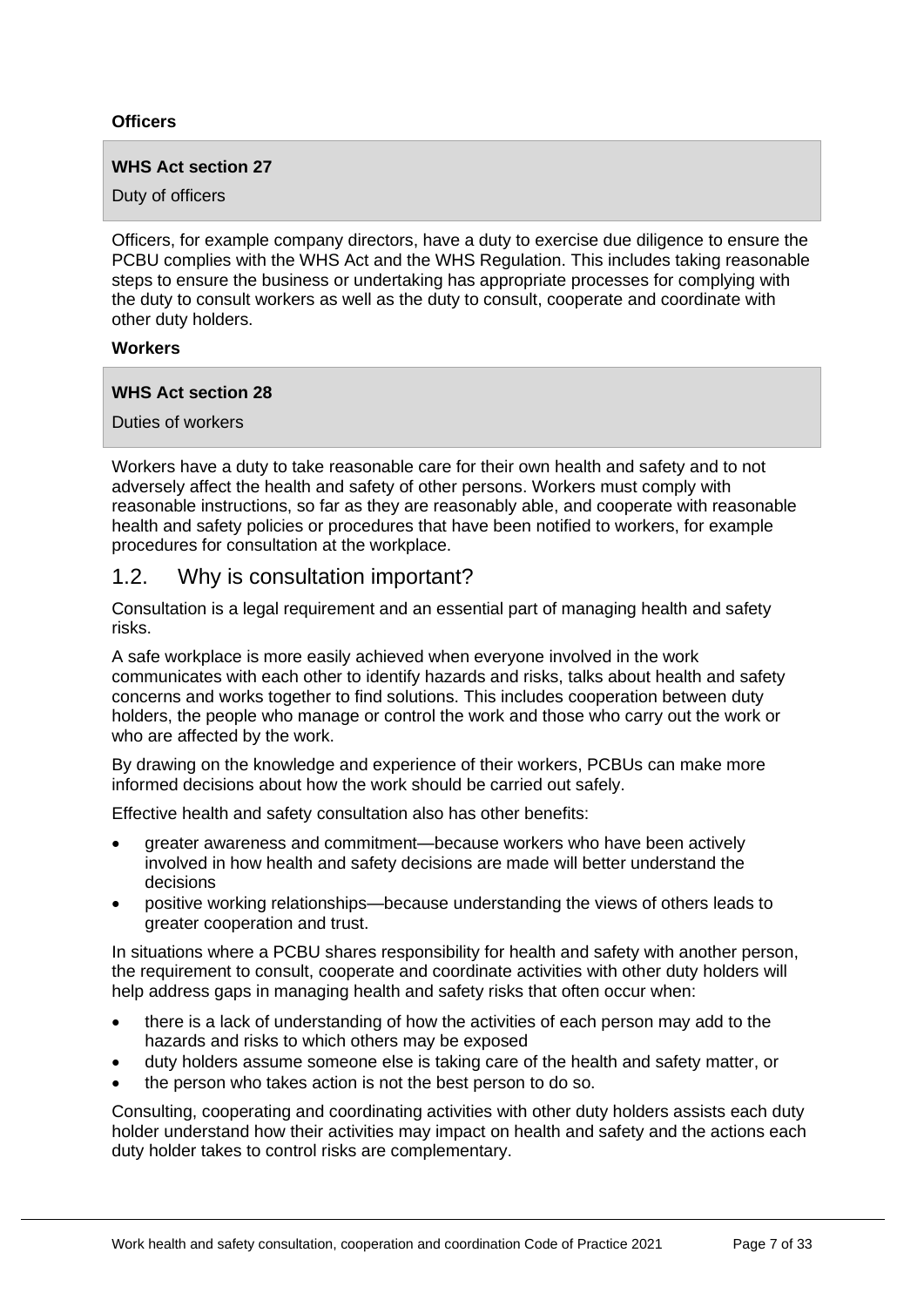# <span id="page-7-0"></span>2. When to consult with workers

Many organisational decisions or actions have health and safety consequences for workers. For example, introducing new equipment into the workplace may affect the tasks your workers carry out, the timeframes for doing work, how they interact with each other and the environment in which they work.

The WHS Act identifies specific matters that trigger the requirement for consultation.

#### **WHS Act section 49**

When consultation is required

As a person conducting a business or undertaking (PCBU) you must consult with workers when:

- identifying hazards and assessing risks to health and safety arising from the work carried out or to be carried out
- making decisions about ways to eliminate or minimise those risks
- making decisions about the adequacy of facilities for the welfare of workers
- proposing changes that may affect the health or safety of your workers
- making decisions about procedures for consulting with workers; resolving health or safety issues at the workplace; monitoring health of your workers; monitoring the conditions at the workplace under your management or control and providing information and training for your workers.

However, it may be useful to also consult workers about matters not listed above. Requirements for consultation in the WHS Regulation are listed in [Appendix E.](#page-30-0)

Regular consultation is better than consulting only as issues arise on a case-by-case basis because it allows you to identify and fix potential problems early.

## <span id="page-7-1"></span>2.1. Managing work health and safety risks

Consultation is required when identifying hazards, assessing risks and deciding on measures to eliminate or minimise those risks.

In deciding how to eliminate or minimise risks, you must consult with your workers who will be affected by this decision, either directly or through their health and safety representative. Their experience may help you identify hazards and choose practical and effective control measures. A duty holder must review control measures if consultations indicate a review is necessary.

Regularly walking around the workplace, talking to your workers and observing how work is done will also help you identify hazards. Conducting a survey of your workers can provide valuable information about work-related health issues, for example workplace bullying, stress and muscular aches and pains that can signal potential hazards.

Workers and their health and safety representatives may request access to information, for example technical guidance about workplace hazards and risks associated with plant, equipment and substances. Information should not be withheld just because it is technical or may be difficult to understand.

The WHS Act requires you to allow health and safety representatives for a work group to have access to information you have relating to hazards, including associated risks, affecting workers in the work group and also information about the health and safety of workers in the work group. This does not extend access to personal or medical information that identifies or could reasonably lead to the identification of a worker without the worker's consent.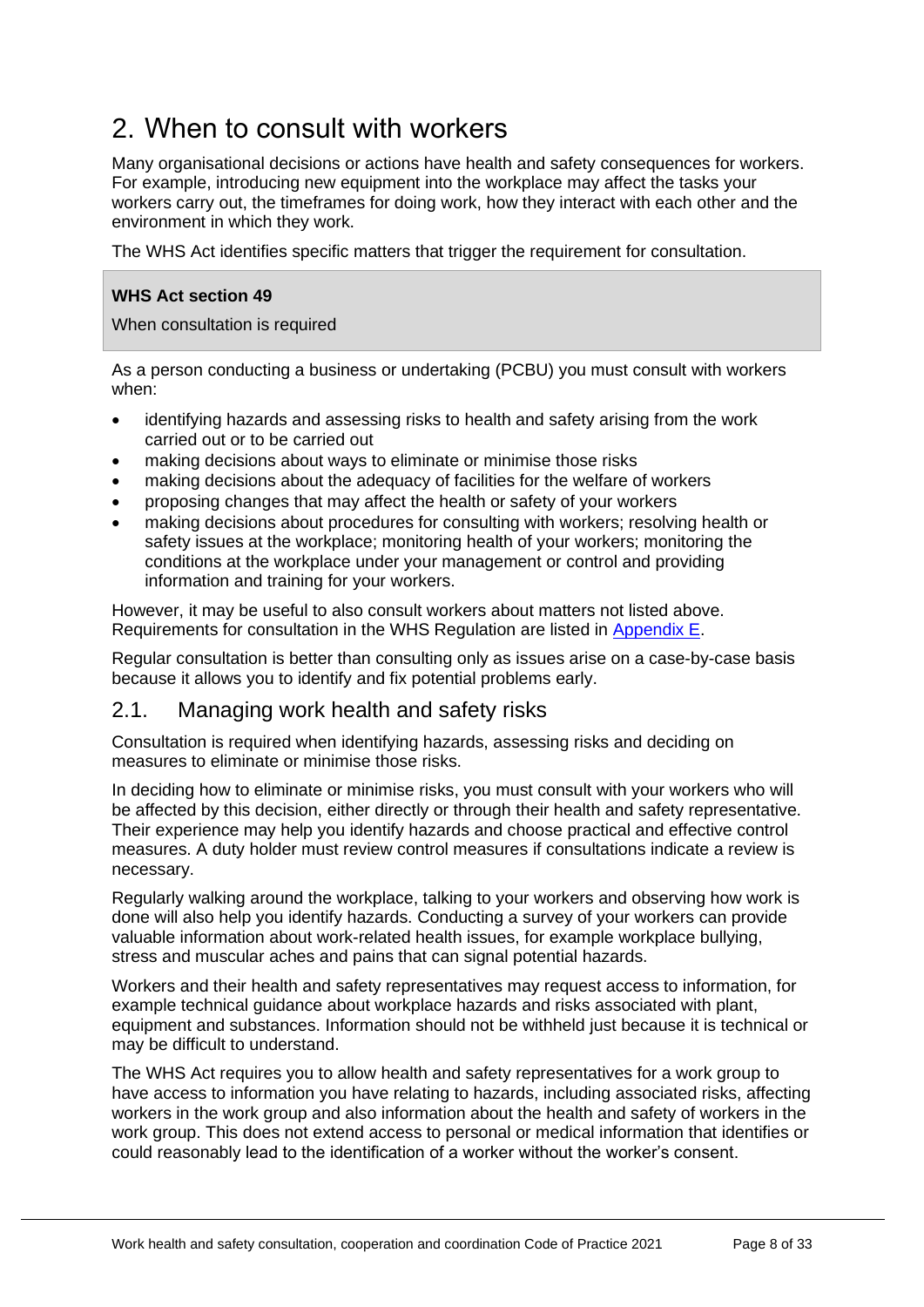Further guidance on risk management is available in the How to manage work health and safety risks Code of Practice.

## <span id="page-8-0"></span>2.2. Deciding on welfare facilities

Facilities are things provided for the welfare of workers, for example toilets, drinking water, washing facilities, eating facilities, change rooms, personal storage and first aid.

You must consult your workers when making decisions about what facilities are needed (for example the number and location of toilets), taking into consideration the number and composition of your workforce, the type of work your workers do, the nature of the hazards in the workplace and the size and location of your workplace. The consultation should include access, cleaning and maintenance of the facilities.

If the facilities are already provided at the workplace, you should consult your workers and their health and safety representatives when there are changes affecting the adequacy of the facilities. This will help you determine if you should change or expand your facilities.

Further guidance is available in Managing the work environment and facilities Code of Practice.

## <span id="page-8-1"></span>2.3. Making changes affecting work health and safety

You must consult your workers when proposing changes that may affect their work health and safety. Some examples of when consultation would be required include when you are proposing to:

- change work systems such as shift work rosters, work procedures or the work environment
- develop a new product or plan a new project
- purchase new or used equipment or use new substances, or
- restructure the business.

## <span id="page-8-2"></span>2.4. Developing work health and safety procedures

A procedure sets out the steps to be followed for work activities. You must consult with affected workers when developing procedures for:

- consulting with workers on work health and safety
- resolving work health and safety issues
- monitoring workers' health and workplace conditions
- providing information and training for workers.

Procedures should be in writing to provide clarity and certainty at the workplace and assist in demonstrating compliance. They should clearly set out the role of health and safety representatives, both legislative and workplace specific, and other parties involved in the activity. The procedures should be easily accessible, for example by placing them on noticeboards and intranet sites.

#### **Developing issue resolution procedures**

The WHS Regulation sets out default issue resolution procedures which you must follow unless you choose to develop your own procedures. If you choose to develop your own procedures, you must follow the minimum requirements and steps set out in the WHS Act and the WHS Regulation. These include setting out your procedures in writing and communicating the procedures to all workers they cover.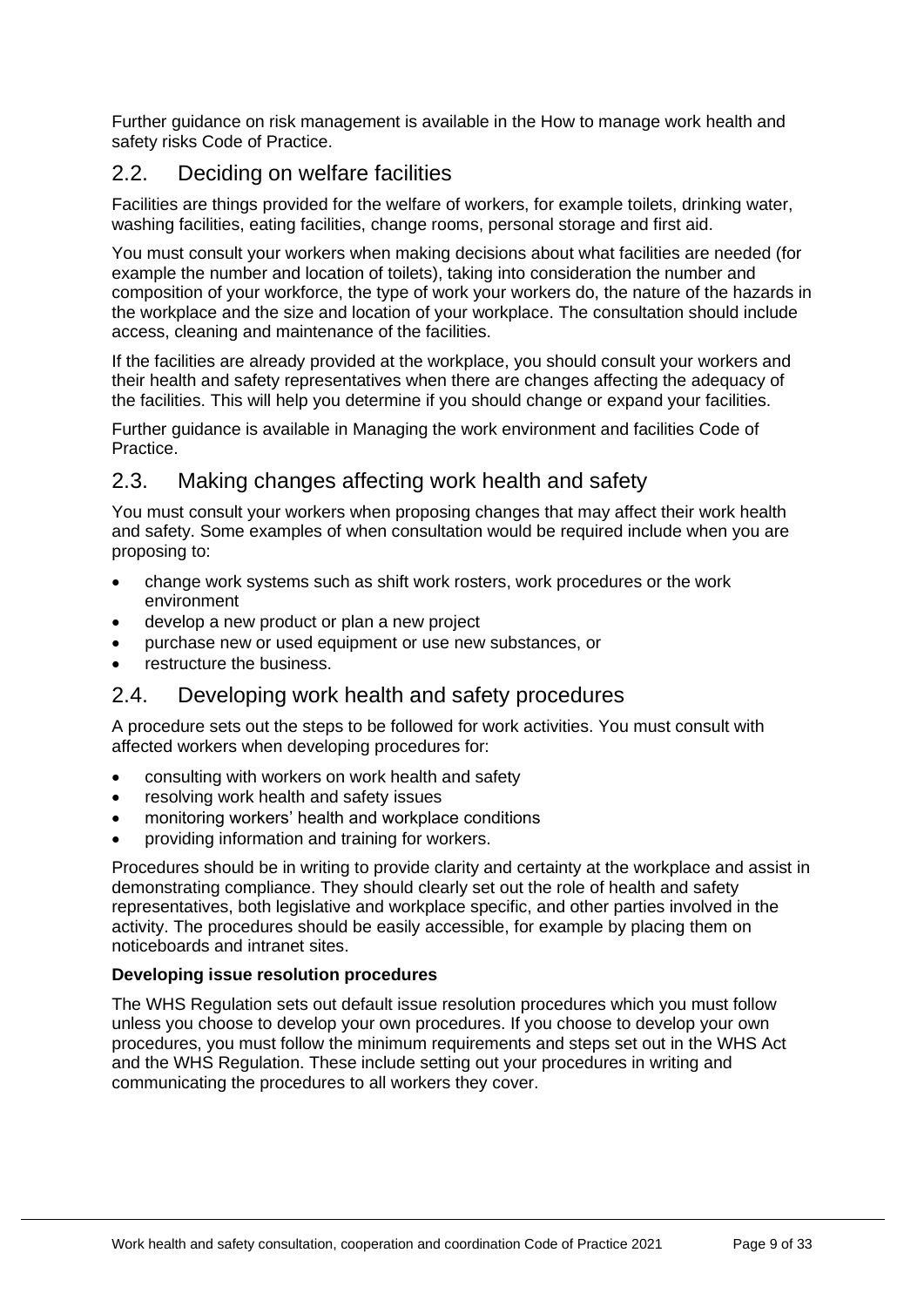# <span id="page-9-0"></span>3. What is effective consultation?

Consultation is a two-way process between you and your workers where you:

- *talk* to each other about health and safety matters
- *listen* to their concerns and raise your concerns
- *seek and share* views and information, and
- *consider* what your workers say before you make decisions.

#### **WHS Act section 48**

Nature of consultation

Consultation requires that:

- relevant work health and safety information is shared with workers
- workers are given a reasonable opportunity to express their views and to raise health or safety issues
- workers are given a reasonable opportunity to contribute to the decision-making process relating to the health and safety matter
- the views of workers are taken into account
- workers are advised of the outcome of any consultation in a timely manner
- if the workers are represented by a health and safety representative, consultation must include that representative.

Management commitment and open communication between managers and workers is important in achieving effective consultation. Your workers are more likely to engage in consultation when their knowledge and ideas are actively sought and concerns about health and safety are taken seriously.

Consultation does not mean telling your workers about a health and safety decision or action after it has been taken. Workers should be encouraged to:

- ask questions about health and safety
- raise concerns and report problems
- make safety recommendations
- be part of the problem-solving process.

While consultation may not always result in agreement, agreement should be the objective as it will make it more likely the decisions are effective and actively supported.

#### <span id="page-9-1"></span>3.1. Sharing information

You must share relevant information with workers and their health and safety representatives about matters that may affect their health and safety. This information should be provided early on so workers and health and safety representatives have enough time to consider the matters, discuss them and then provide feedback to you.

You should make available the information you have relating to the health and safety matter to enable informed and constructive discussions. This information may include:

- health and safety policies and procedures
- technical guidance about hazards, risks and risk control measures
- hazard reports and risk assessments
- proposed changes to the workplace, systems of work, plant or substances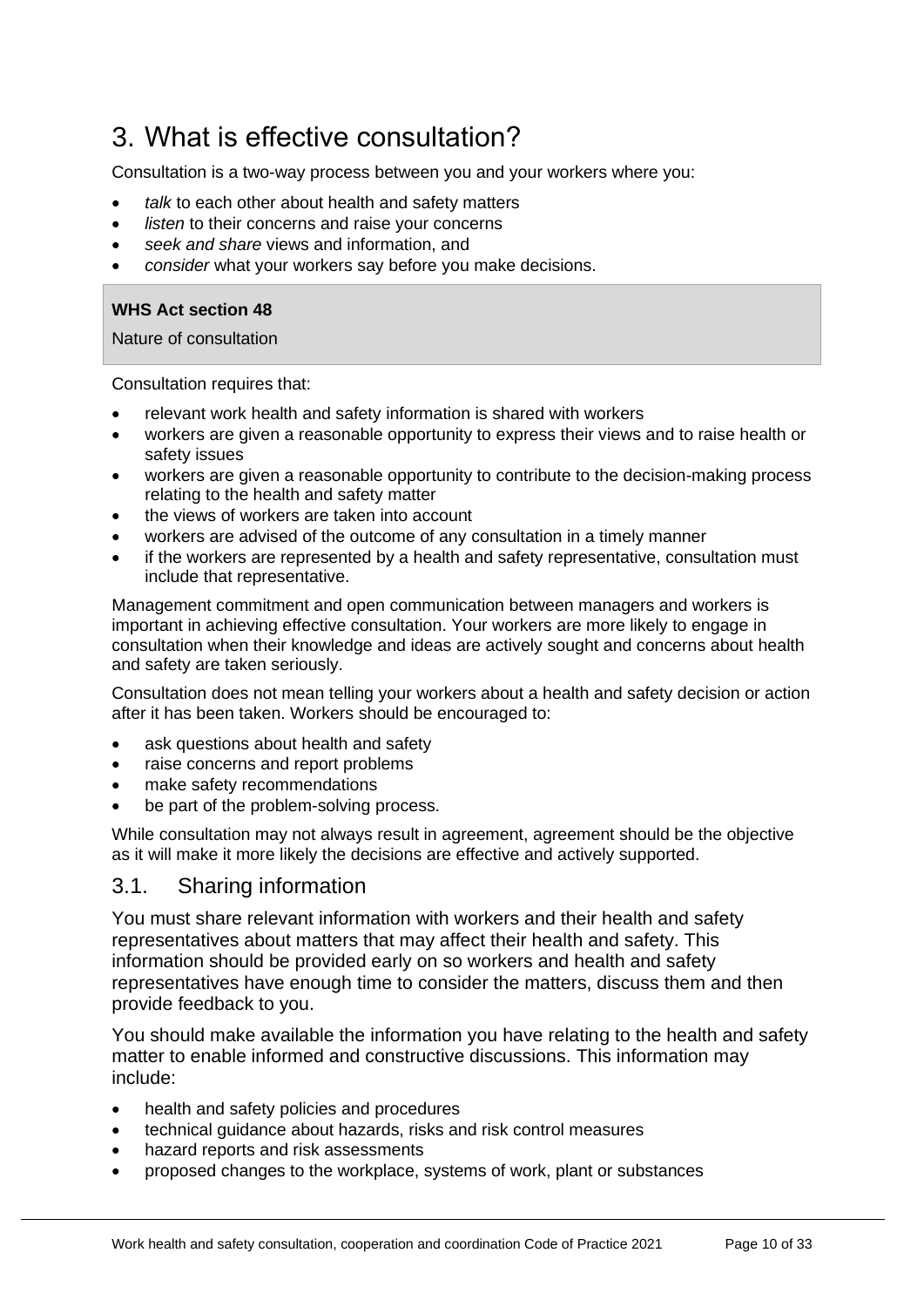• data on incidents, illnesses or injuries (in a way that protects the confidentiality of personal information).

The information should be presented in a way that can be easily understood by your workers and take into account literacy needs and the cultural or linguistically diverse backgrounds of your workers.

Young workers and those with limited English may be less likely to question health and safety practices or speak up if they are unsure. They may find it easier to communicate through a health and safety representative, an interpreter or worker representative. Information should also be simplified and presented in different ways to make it easier to understand, for instance using diagrams.

Meeting face-to-face is usually the most effective way of communicating, although it may not always be possible or preferable. Information can also be shared in other ways including:

- by telephone or email
- by featuring current health and safety news and information on intranet sites or noticeboards.

Information should be updated and attention drawn to new material so people who do not regularly check health and safety information will know what is happening in their workplace.

### <span id="page-10-0"></span>3.2. Providing reasonable opportunities to express views and contribute

Workers must be given a reasonable opportunity to express their views, raise work health and safety issues and contribute to health and safety decisions. This may involve:

- providing a suitable time during work hours for consultation with workers
- allowing opinions about health and safety to be regularly discussed and considered during workplace meetings
- providing workers with different ways to provide feedback, for example using email, setting up an intranet health and safety page or a suggestion box.

How long the consultation process takes will depend on the complexity of the health and safety matter, how many people are being consulted, the accessibility of workers and the methods of consultation. A simple issue affecting only a small number of workers can probably be dealt with in a few hours or days through regular channels of communication. A complex technical matter, or consulting a large workforce, may require more time.

If there are health and safety representatives for the workplace you must include them in the discussions, with or without the direct involvement of workers.

## <span id="page-10-1"></span>3.3. Taking views into account

You must take the views of your workers and health and safety representatives into account before making a decision. Consultation does not require consensus or agreement but you must allow your workers to contribute to health and safety decisions you make in your business.

You should agree to respond to concerns and questions raised by workers within a certain timeframe and offer feedback about options they propose.

## <span id="page-10-2"></span>3.4. Advising outcomes of consultation

You must inform your workers of your final decision or course of action as soon as possible. You should provide information to help them understand the reasons for your decision.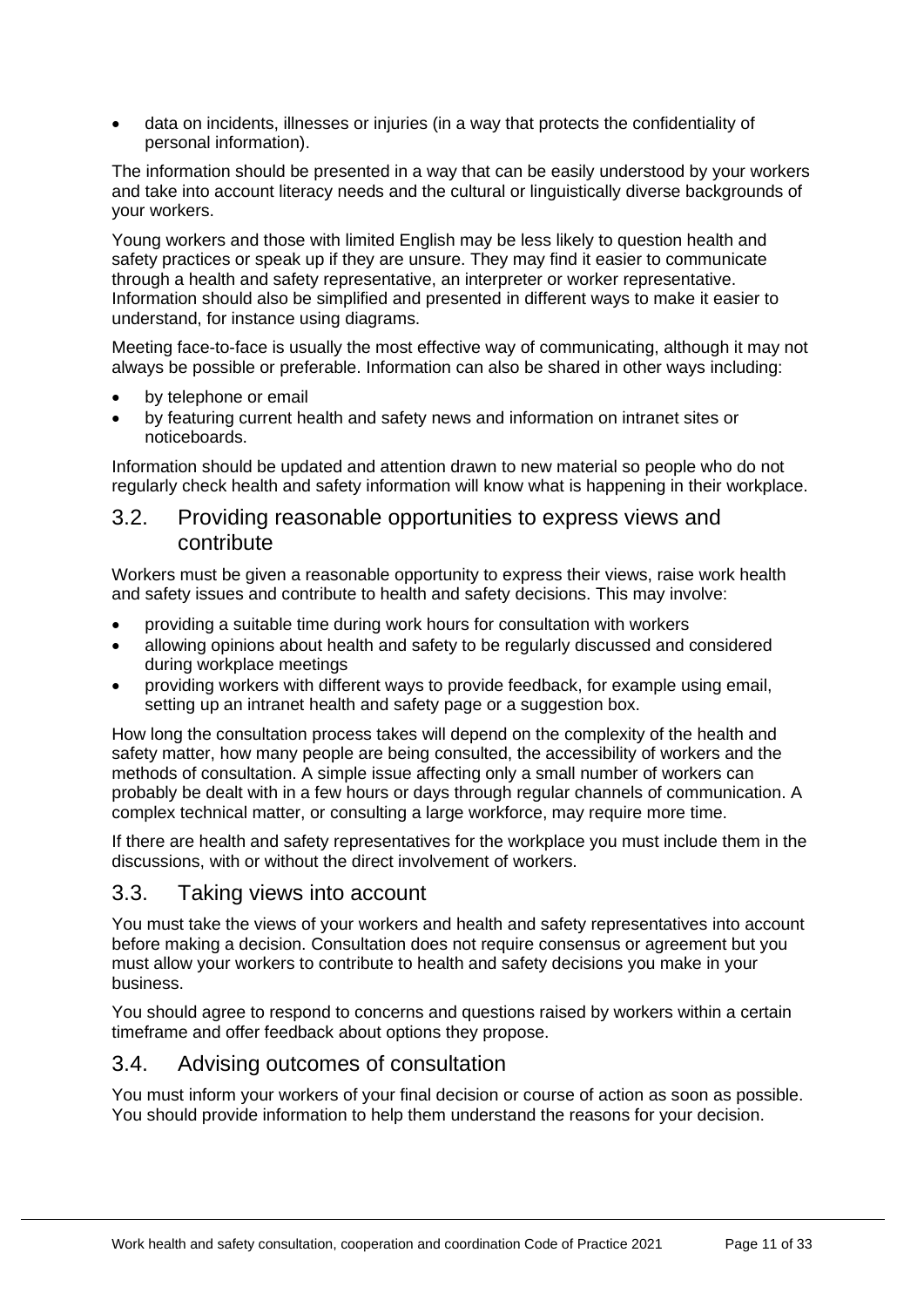## <span id="page-11-0"></span>3.5. To what extent should you consult?

You must consult on health and safety matters so far as is reasonably practicable with workers who carry out work for you and who are (or are likely to be) directly affected. This includes consulting with your employees, contractors and subcontractors, the workers of contractors and subcontractors, employees of labour hire companies assigned to you, outworkers, trainees and apprentices, work experience students and volunteers (if any) about health and safety decisions directly affecting them and which you influence or control.

Consultation that is 'reasonably practicable' is both objectively possible and reasonable in the particular circumstances. What is reasonably practicable will depend on an objective consideration of relevant factors, for example the:

- size and structure of the business
- nature of the work carried out in the business
- nature and severity of the particular hazard or risk
- nature of the decision or action including the urgency to make a decision or take action
- availability of the relevant workers and health and safety representatives
- work arrangements, for example shiftwork and remote work
- characteristics of the workers including languages spoken and literacy levels.

The aim of consultation should be to ensure you have sufficient information to make wellinformed decisions and the workers who may be affected are given a reasonable opportunity to provide their views and understand the reasons for the decisions.

You are not expected to consult if it is not possible in the circumstances, but are required to take a proactive and sensible approach to consultation. For example, an urgent response to an immediate risk may necessarily limit the extent of consultation in some circumstances. It may also not be reasonably practicable to consult with workers who are on extended leave. However, it would be appropriate to ensure these workers are kept informed about matters affecting their health and safety when they return to work.

It is not always necessary to consult with every worker in your workplace. The workers you consult with will be those who are, or could be, directly affected by the health and safety matter. For example, a problem with air temperature experienced on one level of an office block may not directly affect the work health and safety of workers on other levels. Only workers on the affected level must be consulted about the matter.

## <span id="page-11-1"></span>3.6. Must consultation be documented?

Consultation with workers and with other duty holders does not have to be documented unless specifically required under the WHS Regulation, for example section 552 of the WHS Regulation requires a major hazard facility's safety case outline to include a description of the consultation with workers undertaken in the preparation of the safety case. However, it is good practice to keep records to demonstrate compliance with consultation requirements. Records of consultation may also assist the risk management process and make disputes less likely.

Records should include outcomes of discussions. Records can be brief and simple, and cover:

- what the safety matter is
- who was identified as affected, or likely to be affected
- who was involved in consultations
- key issues consultation identified
- what decision has been made and why
- who is to take action and by when
- when the action was completed.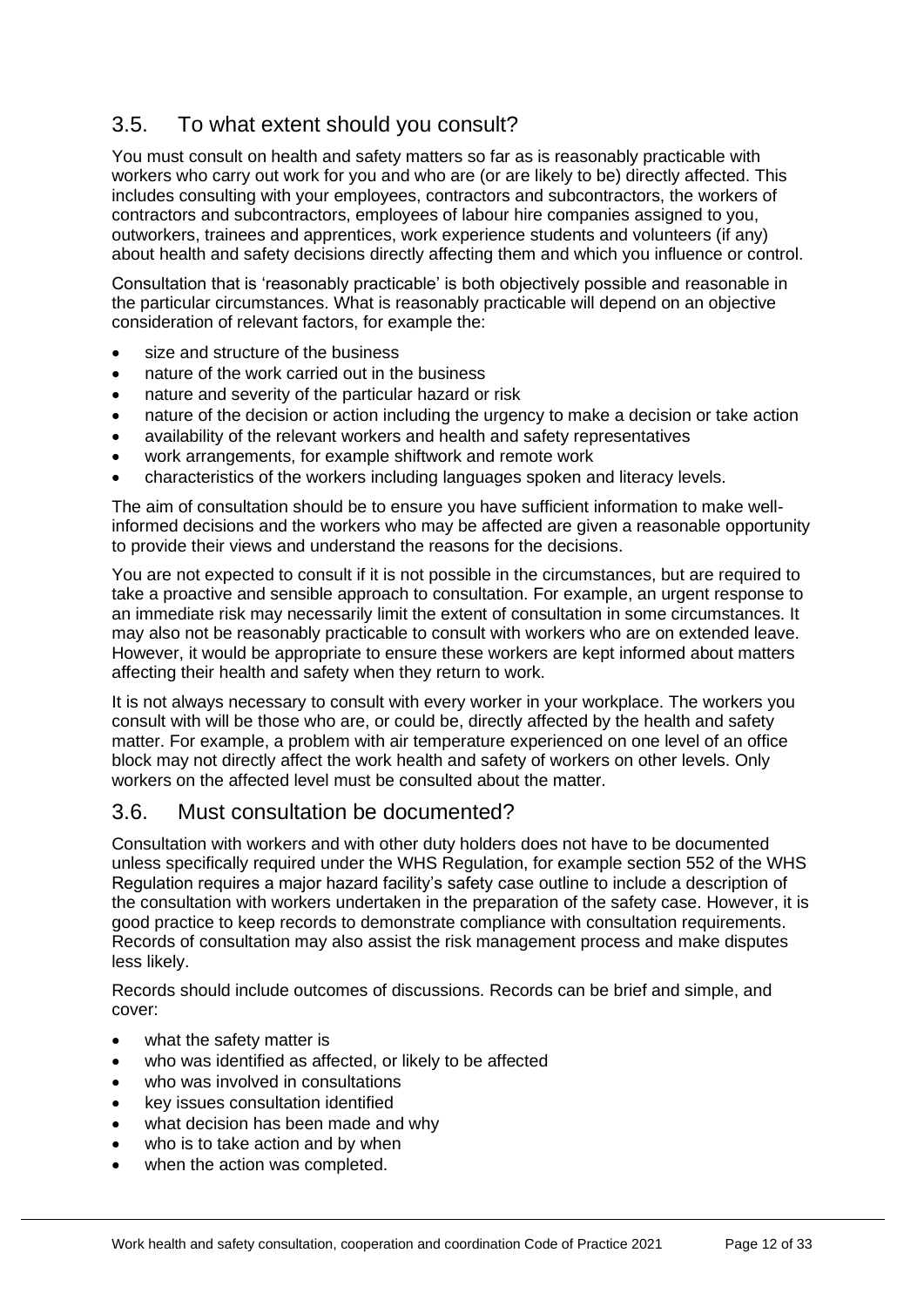# <span id="page-12-0"></span>4. How to consult with workers

Consultation with workers can be undertaken in various ways. It does not need to be a formal process and can be as simple as talking to them regularly and considering their views when making health and safety decisions.

Consultation can also be undertaken through health and safety representatives and health and safety committees. However, the WHS Act does not require the establishment of these consultation mechanisms, unless:

- in relation to a health and safety representative—a request is made by a worker
- in relation to a health and safety committee—a request is made by five or more workers or a health and safety representative.

If workers are represented by a health and safety representative, any consultation must involve that representative.

As a person conducting a business or undertaking (PCBU) you may establish arrangements for consultation to suit your workers and workplace situations including agreed consultation procedures, as long as those arrangements are consistent with the requirements of the WHS Act.

## <span id="page-12-1"></span>4.1. What kind of consultation is best for your workplace?

Consultation arrangements should take into account the size of the business, the way work is arranged and what suits your workers.

To determine how best to consult, you should first discuss with your workers issues for example:

- the duty to consult and the purpose of consultation
- the range of work and associated health and safety issues at the workplace
- the various ways for consultation to occur including your workers' right to elect health and safety representatives, and
- your workers' ideas about the most effective way to consult.

You should develop methods that:

- meet your duty to consult
- so far as is reasonably practicable, ensure all affected workers can participate in consultation including shift workers or mobile workers
- will best integrate with the way your business manages health and safety.

You should consider how management normally communicates with the workers.

You may not need to establish separate consultation arrangements if there are regular discussions between managers or supervisors and the workers, for example weekly team meetings. This may be the case in a small business with few workers where there are direct discussions as part of everyday work.

In organisations where it may not be reasonably practicable to consult each worker individually, health and safety representatives or committees may be more appropriate. Some workplaces may use a mix of consultation arrangements to suit different types of workers and situations. For example, a business may have a number of full-time workers where structured arrangements involving health and safety representatives and committees may be suitable. On occasions the business may also engage contractors or on-hire workers to carry out specific tasks, where arrangements for example 'toolbox talks' (short discussions on specific health and safety topics relevant to the task) may be the most practical way of consulting with them.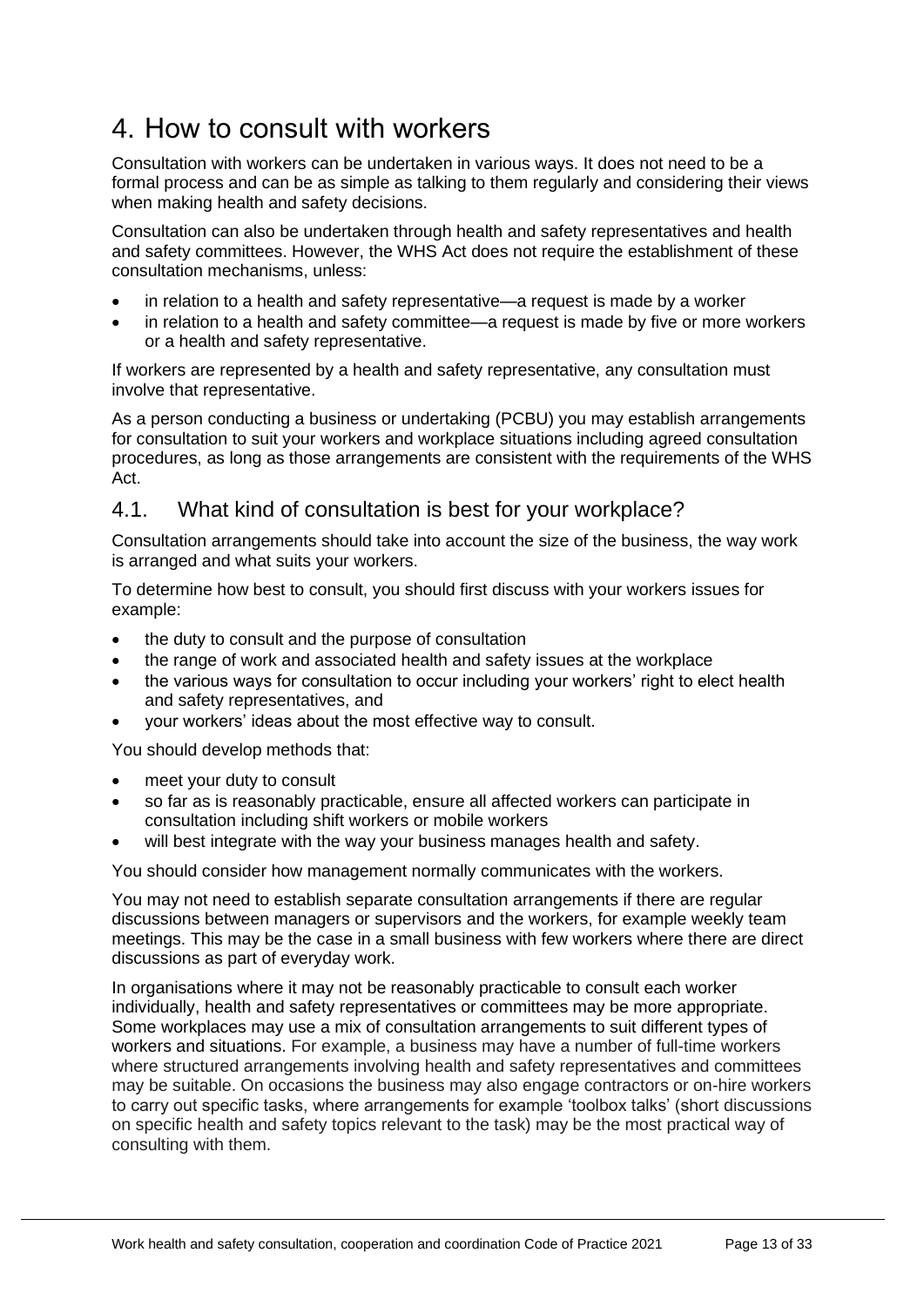When unexpected matters arise, there may not be time to plan consultation, so consideration should be given to whether the issue can be addressed through one of the regular communication channels, or if there is a need to do something different like hold a one-off meeting.

See [Appendix B](#page-23-0) for examples of consultation arrangements for different types of workplaces.

### <span id="page-13-0"></span>4.2. Agreeing on consultation procedures

The WHS Act does not require agreed procedures for consultation, but doing so will help make consultation more effective. Agreeing on procedures for consultation with workers can save time and confusion about how and when consultation must occur. The agreed consultation procedures should clarify key responsibilities of people in the workplace and clearly state when consultation is necessary.

#### **WHS Act section 47(2)**

Duty to consult workers

If you and the workers have agreed to procedures for consultation, the consultation must be in accordance with those procedures.

Before consultation procedures can be agreed, you must consult about the proposed procedures with affected workers including health and safety representatives for the relevant workers.

If procedures for consultation are agreed, they must be consistent with the requirements of the WHS Act and consultations must then be conducted in accordance with those procedures. For example, the procedures must include sharing of information and allowing workers a reasonable opportunity to express their views. They cannot remove the powers of health and safety representatives or the functions of health and safety committees established for the workplace.

Agreed consultation procedures are likely to be most effective if they include:

- the matters requiring consultation
- who will be consulted
- the ways consultation will occur, for example through regular meetings, toolbox talks or health and safety representatives
- how information will be shared with workers and health and safety representatives
- what opportunities will be provided for workers and health and safety representatives to give their views on proposed matters
- how consultation will occur with workers who have a disability, special language or literacy needs
- how feedback will be given to workers and health and safety representatives
- timeframes for reviewing the procedures.

To facilitate the consultation process the procedures may also include the provision of practical help for affected workers and health and safety representatives. For example, time may be made available for affected workers and their health and safety representatives to come together to consider the information provided, to discuss the issues and form their views.

While more detailed procedures will assist in providing consistency and certainty of approach, the procedures should be flexible enough to respond to different circumstances, for example urgency.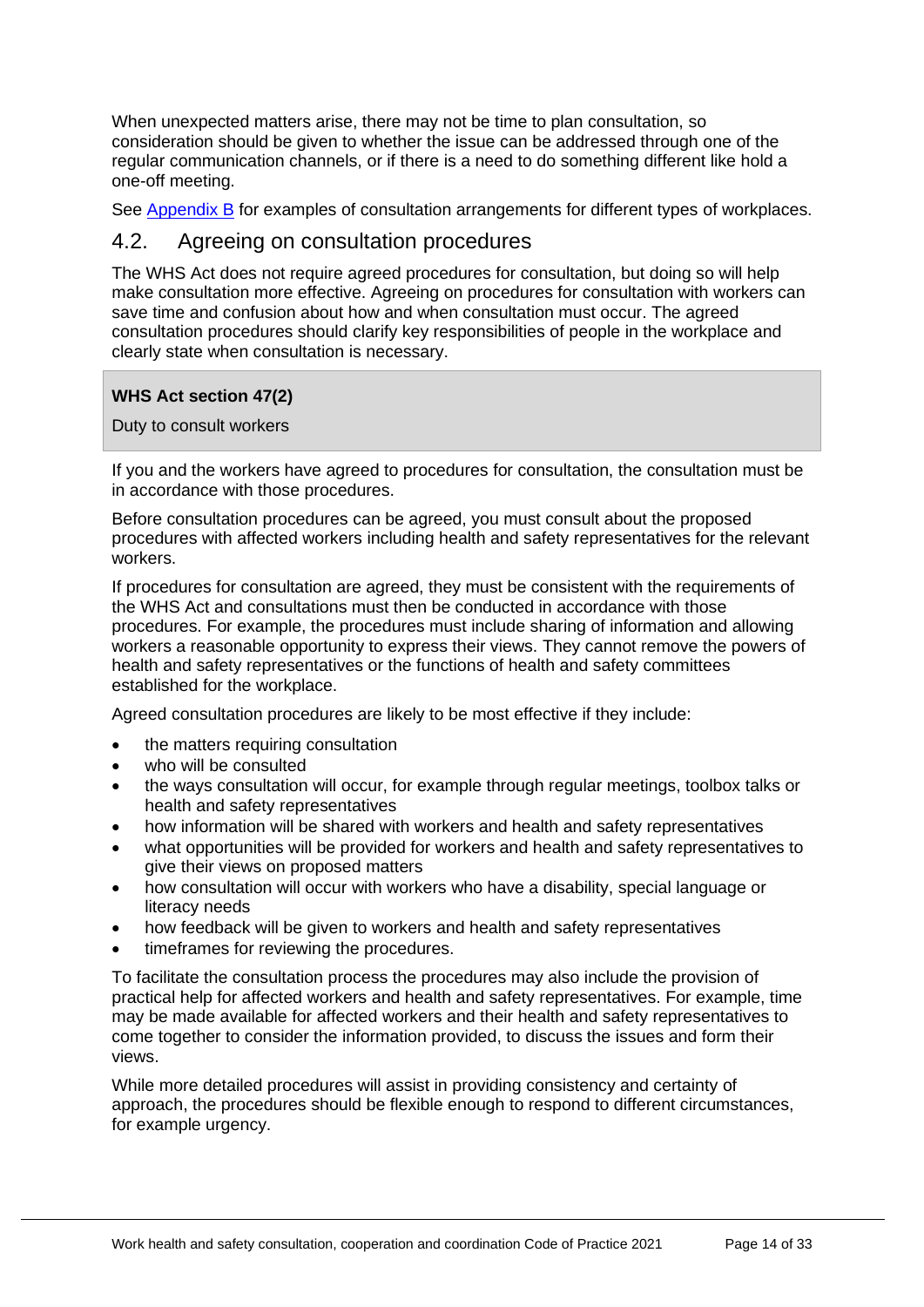In a small business with few workers, effective informal agreed procedures understood by everyone in the business should be sufficient, though these should be discussed and reinforced regularly. In larger workplaces, documented procedures are appropriate.

Consultation procedures should be monitored and reviewed to ensure they continue to be effective.

## <span id="page-14-0"></span>4.3. Consulting using health and safety representatives and committees

#### **Health and safety representatives**

A worker may ask to elect a health and safety representative to represent them on work health and safety matters. If a worker makes this request, work groups must be established to facilitate the election. The process requires you and your workers to negotiate and agree on the formation of work groups.

#### **WHS Act section 52(3)**

Negotiations for agreement for work group

The purpose of the negotiations is to determine:

- the number and composition of work groups to be represented by health and safety representatives
- the number of health and safety representatives and deputy health and safety representatives (if any) to be elected
- the workplace or workplaces to which the work groups will apply.

A work group may operate across multiple businesses or workplaces if parties agree to such an arrangement.

#### **WHS Act section 52**

Negotiations for agreement for work group

#### **WHS Act section 53**

Notice to workers

To establish a work group, you must:

- take all reasonable steps to commence negotiations with the workers within 14 days after a worker makes the request
- negotiate with a worker's representative (such as a union official) if a worker asks you to do so
- notify the workers of the outcome of the negotiations and of any work groups determined by agreement as soon as practicable after negotiations are complete.

#### **WHS Act section 54**

Failure of negotiations

If negotiations fail, any party to negotiations can ask the regulator to appoint an inspector to assist negotiations and determine certain matters if negotiations remain unresolved.

Even if your workers do not make a request to elect a health and safety representative you may alert them to their rights under the WHS Act to be consulted and to elect health and safety representatives.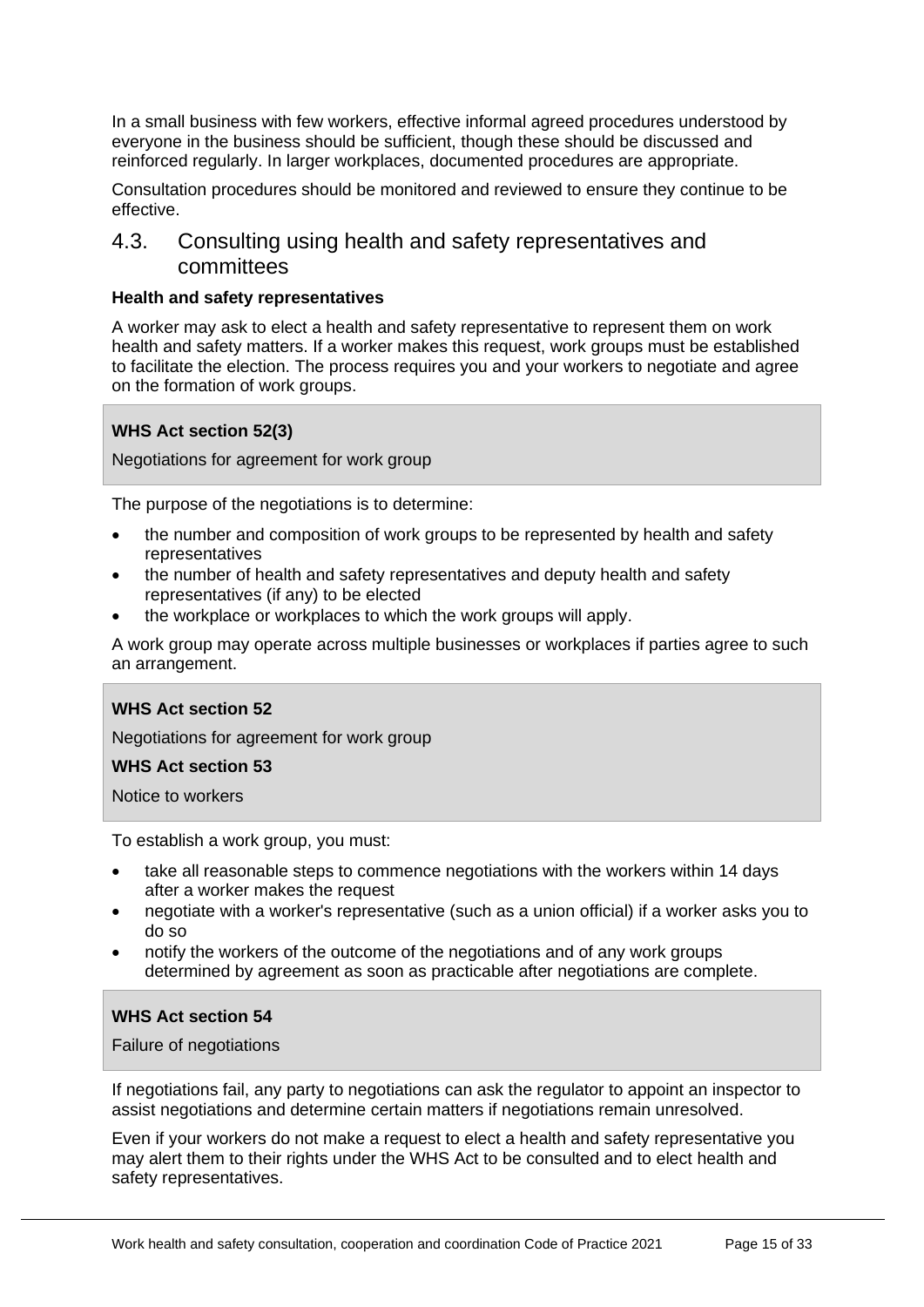Where health and safety representatives have been elected, they must always be included in consultation affecting, or likely to affect, the health and safety of members of their work group.

The WHS Act and WHS Regulation contains further provisions regarding health and safety representatives, including the determination of work groups, conduct of elections and their functions and powers, and mandatory training.

Health and safety representatives are entitled to undertake training in this role.

#### **Health and safety committees**

A health and safety committee brings together workers and management to assist in the development and review of health and safety policies and procedures for the workplace.

#### **WHS Act Part 5 Division 4**

Health and safety committees

You must establish a health and safety committee within two months after being requested to do so by five or more workers at the workplace, or by a health and safety representative for those workers.

Health and safety representatives may choose to be members of the health and safety committee. In total, at least half of the members of the committee must be workers who are not nominated by management.

If you and your workers cannot agree about the health and safety committee in a reasonable time, either party can ask the regulator to appoint an inspector to decide on the make-up of the health and safety committee, or whether it should be established at all.

Health and safety committees must meet at least once every three months and at any reasonable time at the request of at least half of the committee members.

You can also establish a health and safety committee by your own initiative for a workplace or part of a workplace. You may consider exercising this initiative if it will help you meet your duty to consult and assist your workforce to participate in making health and safety decisions. One example of where a health and safety committee can be a good option is if workers are reluctant to take on the role of a health and safety representative, but some would be willing to participate on a committee. Another example of where a committee may be effective is when a business needs to consult on matters that are the same across a number of work groups or workplaces.

The benefits of a health and safety committee include:

- having regular, planned and structured discussions about health and safety matters
- encouraging a cooperative approach to health and safety
- bringing together a group of worker and business representatives from across the business or undertaking to collaboratively discuss and develop ways of improving the systems for managing health and safety at the workplace
- encouraging the development and retention of corporate knowledge on health and safety matters for the workplace.

The membership of the health and safety committee should be determined by agreement between you and the workers at the workplace to be represented by the committee. If agreement cannot be reached, anyone involved in the process can ask the regulator to appoint an inspector to assist. The inspector's decision is taken to be the decision of you, as the PCBU, and the workers.

When a workplace has both a health and safety committee and health and safety representatives then there should be a clear distinction between their roles.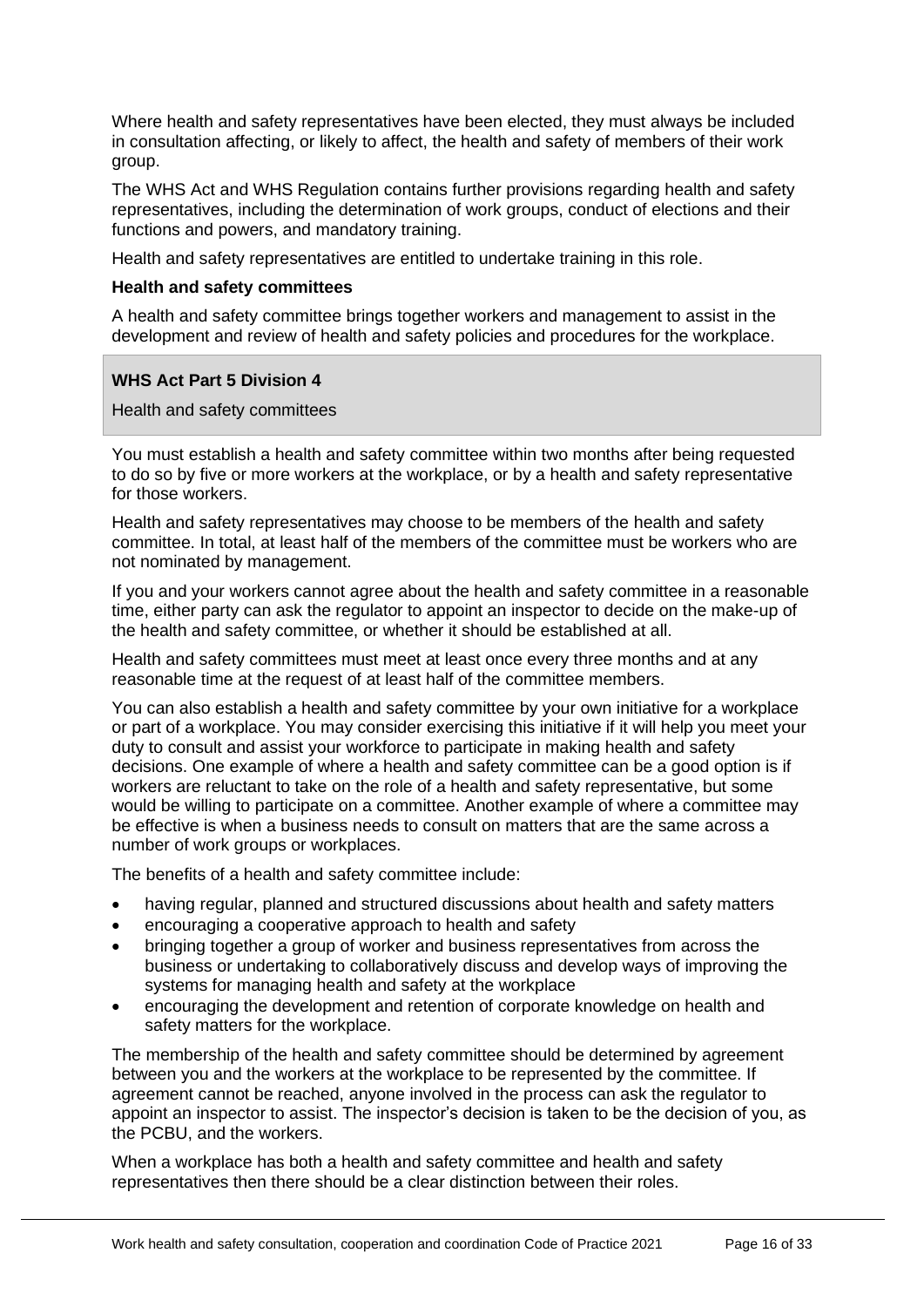- Health and safety representatives are involved with the specific health and safety issues relevant to the work group they represent.
- While health and safety representatives are also entitled to be on a health and safety committee (but are not obliged to do so) the health and safety committee is the forum for consultation on the management of health and safety across the whole workforce. It should consider the development, implementation and review of the policies and procedures associated with the organisation's work health and safety system.

If the workplace has a health and safety committee but does not have health and safety representatives, the committee may agree to consider the issues a health and safety representative would be consulted on.

A health and safety committee may include workers across multiple businesses or workplaces if parties agree to such an arrangement.

## <span id="page-16-0"></span>4.4. Sharing consultation arrangements with other duty holders

If you have contractors, subcontractors, the employees of contractors or subcontractors or employees of a labour hire company as part of your workforce you owe a duty of care to these workers. Any business providing workers will also owe them a duty of care. You and that business will both have a duty to consult these workers on work health and safety issues. You must consult, cooperate and coordinate on arrangements for the consultation with the workers, so far as is reasonably practicable, with the contractor, subcontractor or labour hire company. In doing this you should consider the types of issues that may arise where you would need to consult the contractor, subcontractor or labour hire company and their workers.

For example, you may propose to change the work carried out by a contractor's employees. This may involve changing the equipment, substances or materials used in the production process or the way tasks are carried out. You should establish:

- How will I inform and discuss proposed changes with the contractors' on-hire or contractor firm?
- How will we both coordinate consultation with the affected workers?
- How will we each respond to a safety issue raised by one or more of the workers or to a request from the workers to be represented by a health and safety representative?

A health and safety committee may be in place at the workplace and may be an effective way of consulting with workers, or between duty holders.

## <span id="page-16-1"></span>4.5. How should the consultation arrangements be reviewed?

When you have established ways to consult on health and safety that suit your workplace, you should monitor and review these procedures in consultation with workers and health and safety representatives to ensure consultation meets the requirements under the WHS Act and the WHS Regulation.

See [Appendix D](#page-28-0) for a checklist of things to consider when reviewing consultation arrangements.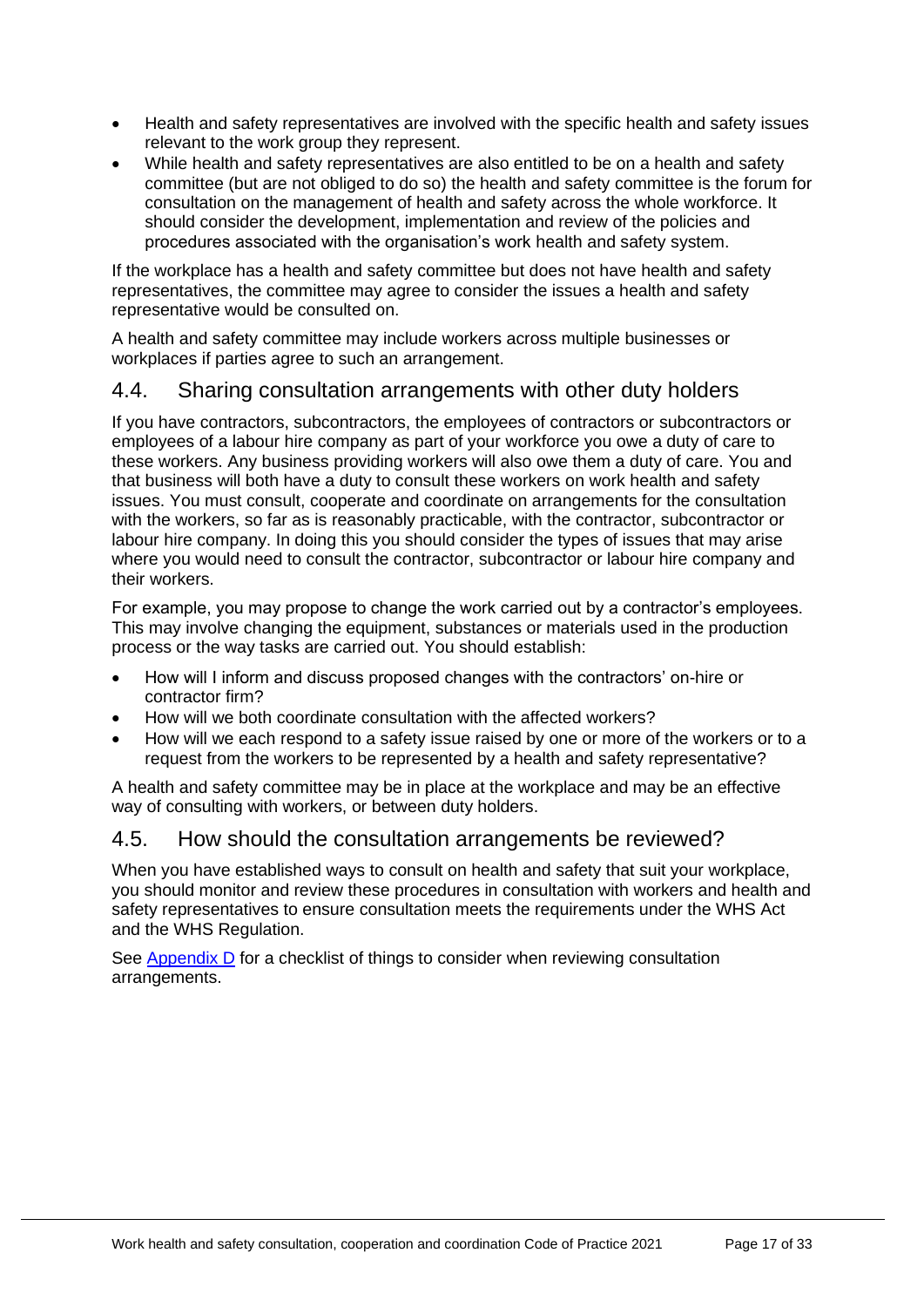## <span id="page-17-0"></span>5. When to consult, cooperate and coordinate activities with other duty holders

There are often situations where more than one business or undertaking operates at a workplace and where people share responsibility for work health and safety to varying degrees, for example shopping centres, construction projects, labour hire and multi-tenanted office buildings.

#### **WHS Act section 16**

More than 1 person can have a duty

The WHS Act requires that where more than one person has a duty for the same matter, each person retains responsibility for their duty in relation to the matter and must discharge the duty to the extent to which they can influence and control the matter.

#### **WHS Act section 46**

Duty to consult with other duty holders

In these situations, each person with the duty must, so far as is reasonably practicable, consult, cooperate and coordinate activities with all other persons who have a work health or safety duty in relation to the same matter.

People often assume someone else is going to take action for health and safety, perhaps because the other person is more directly involved in the activity. This may be more likely where there are numerous people involved in the work. This can mean nobody takes the necessary action.

Each person conducting a business or undertaking (PCBU) must, so far as is reasonably practicable, eliminate or minimise risks to health and safety. This includes ensuring, for example, safe plant is used, there are adequate welfare facilities for workers and training is provided to workers.

As a person conducting a business or undertaking (PCBU), you must ensure these requirements are met even if others may also have the duty to do so. You may ensure the outcomes by not necessarily taking the required action yourself, but by making sure another person is doing so.

Talking to, and cooperating and coordinating activities with others who are involved in the work or things associated with the work will make the control of risks more effective and assist each duty holder to comply with their duty. It can also mean health and safety measures are more efficiently undertaken.

For example, you may not need to provide toilet facilities for your workers if they are already available, but you should check those facilities are in good working order, clean and accessible for your workers. Consultation, cooperation and coordination between you and the person providing those facilities will help you ensure the necessary steps are being taken so you can meet your duty.

What is reasonably practicable for consulting, cooperating and coordinating activities with other duty holders will depend on an objective consideration of the circumstances, including the nature of the work and the extent of interaction. For example, two contractors working together may engage in direct discussions and planning as part of their everyday work, whereas the owner of a large shopping centre may need formal mechanisms with the retail businesses, for example written agreements and consultative committees.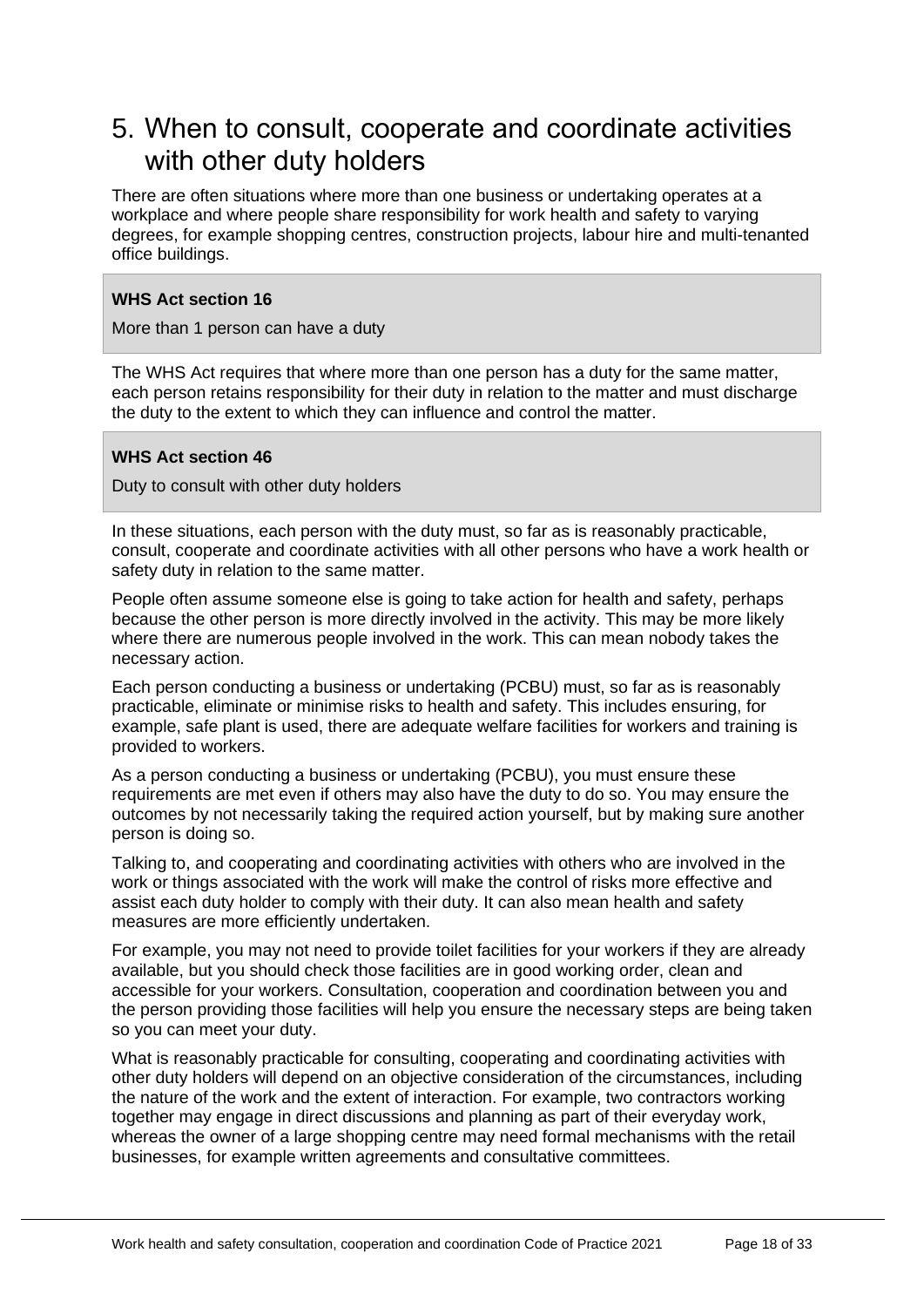## <span id="page-18-0"></span>5.1. Who must consult, cooperate and coordinate and with whom

The first step is to identify the other duty holders you must consult, cooperate and coordinate activities with. The WHS Act requires each person with a health and safety duty to consult, cooperate and coordinate activities with each other person who has a duty over the same matter. Some examples are listed below.

- Various contractors who are involved in the same work at the same time at a workplace will need to consult, cooperate and coordinate activities with each other as they may each affect the health or safety of their own workers or the workers of other business operators or other people at or near the workplace.
- An installer of plant at a workplace and the person with management or control of the workplace should consult, cooperate and coordinate activities with each other in relation to when, where and how the plant is to be installed to control health and safety risks.
- A landlord or managing agent should consult, cooperate and coordinate activities with commercial tenants, for example about emergency plans and procedures, or with a contractor carrying out maintenance or repair work.
- Each of the business operators involved in the supply and logistics chain (the consignor and consignee, the operator of a warehouse, the trucking company and sub-contracted drivers) should consult, cooperate and coordinate activities with each other on the timing and process for the collection and delivery of the goods.
- A franchisor and franchisee should consult, cooperate and coordinate activities with each other when determining how the franchise arrangements are to operate and requirements the franchisor may impose on the franchisee relating to work health and safety.

The WHS Regulation has specific requirements for some duty holders to consult, for example:

- manufacturers of plant must consult the designers of plant about alterations to control hazards identified in the design
- the person authorising work on energised electrical equipment must consult the person with management or control of the workplace
- the person who commissions construction work must consult the designer of the structure.

## <span id="page-18-1"></span>5.2. When must you consult, cooperate and coordinate with others?

You should start consultation, cooperation and coordinating activities with other duty holders when you become aware they are or will be involved in the work. This will usually be apparent from the circumstances, through contractual arrangements, presence on site or the need for others to be involved in the work.

You should identify who else will be involved in the work, make contact with them and start discussions as soon as they are reasonably able to do so. This may occur as part of contractual negotiations, discussions when you are engaged to carry out the work or when you engage another business to carry out work for your business or undertaking.

You may not be the first business or undertaking to be involved in the work, or may not initially be aware others are involved in it. You may be contacted by another duty holder and asked to engage in consultation.

Consultation should start during the planning of the work, to ensure health and safety measures are identified and implemented from the start. A need for further consultation may arise when circumstances change over the period of the work, including the work environment and the people involved in the work. This is particularly likely in construction and other long-term projects.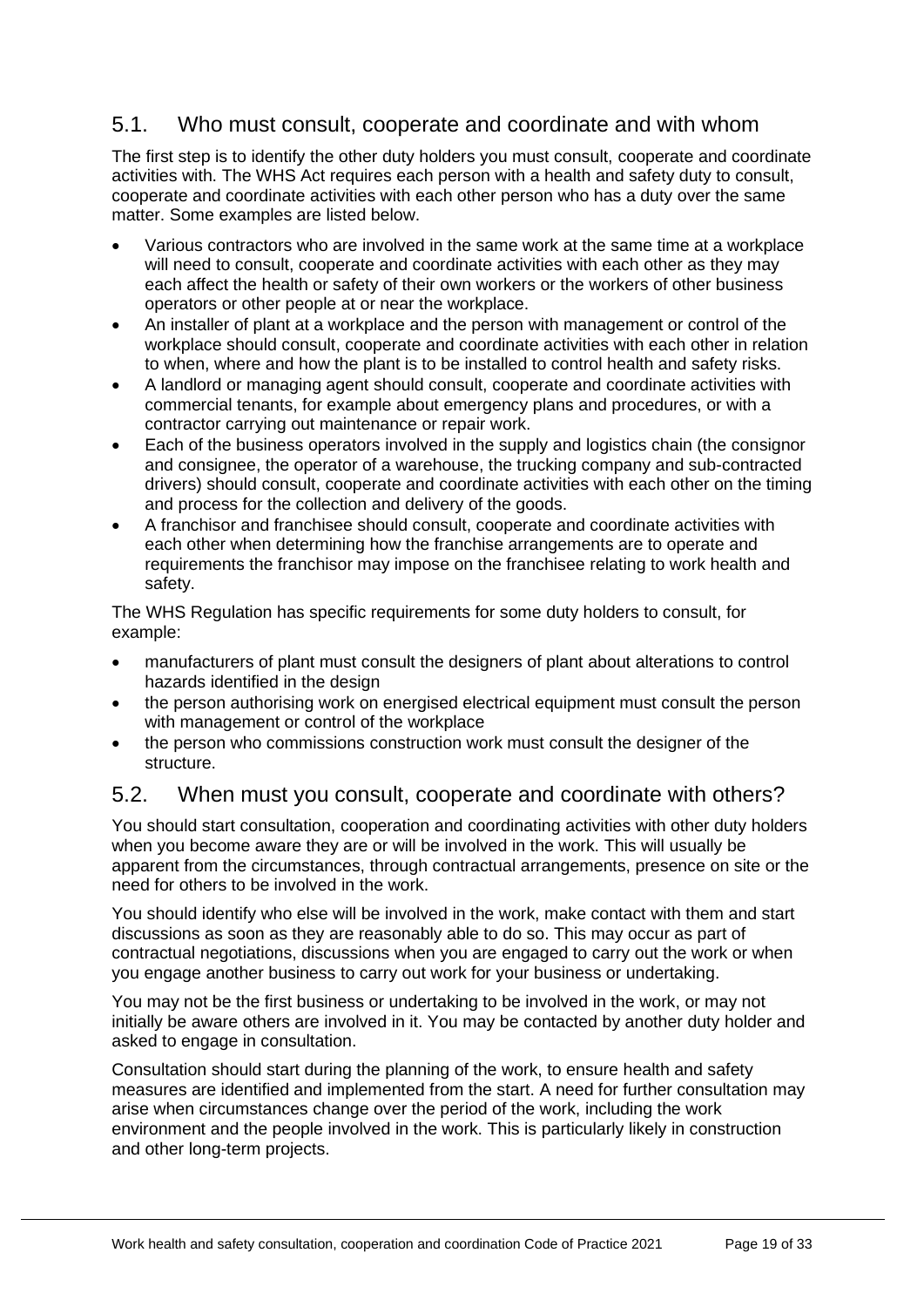Cooperation and coordination with other duty holders should be an ongoing process throughout the time in which you are involved in the same work and share the same duty.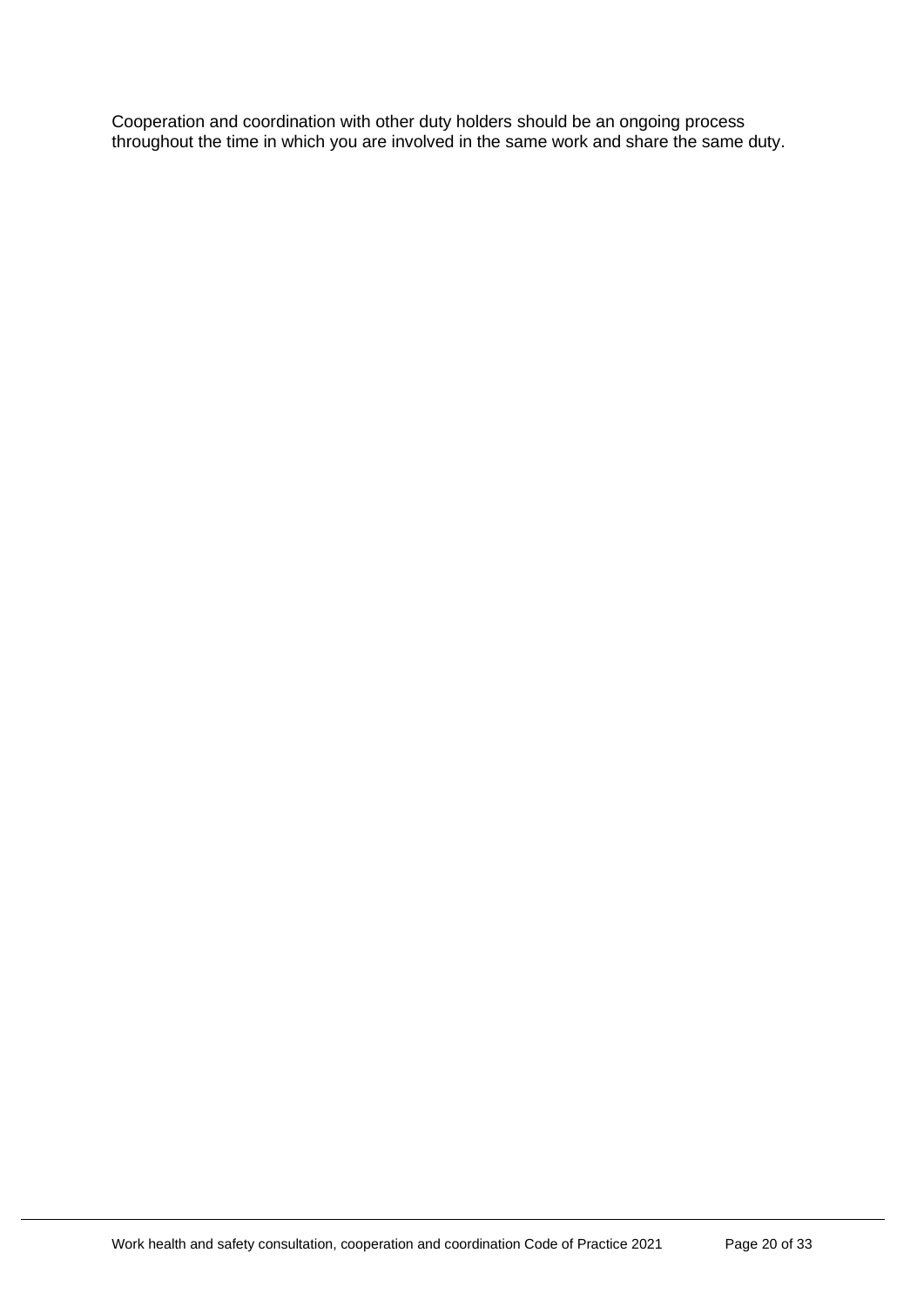# <span id="page-20-0"></span>6. What is effective consultation with other duty holders?

The objective of consultation is to make sure everyone associated with the work has a shared understanding of what the risks are, which workers are affected and how the risks will be controlled. The exchange of information will allow the duty holders to work together to plan and manage health and safety.

The consultation should provide the information required for the risk management process. This process should involve the following steps, consulting with workers throughout.

#### **Identify hazards and (if necessary) assess risks**

- What activities will you, as persons conducting a business or undertaking (PCBU) each be doing?
- Could the activities affect the work environment?
- Which workers will be involved in the activity?
- Who else may be affected by the activity?
- What plant or substances will you each use?
- Could the activities of others introduce or increase hazards or risks?
- What does each duty holder know about the hazards and risks associated with their activity?
- What information may be needed by another duty holder for health and safety purposes?

#### **Control risks**

- Who has control or influence over aspects of the work or the environment?
- What will each duty holder be providing for health and safety?
- What information, training and supervision must be provided to workers for the activity and how it will be provided?

#### **Review control measures**

• What further consultation or communication may be required to monitor health and safety or to identify changes in the work or environment?

This consultation will determine which health and safety duties are shared and what each person needs to do to cooperate and coordinate activities with each other, to ensure they each comply with their health and safety duty.

## <span id="page-20-1"></span>6.1. What is meant by cooperation?

What is required for cooperation should have been identified in the consultation process.

Cooperation may involve implementing arrangements in accordance with agreements reached during consultation with the other duty holder and involve not acting in a way that may compromise what they are doing to ensure health and safety.

Cooperation also means if you are approached by other duty holders wanting to consult with you on a health and safety matter, you should:

- not obstruct communication
- respond to reasonable requests from other duty holders to assist them in meeting their duty.

### <span id="page-20-2"></span>6.2. What is meant by coordination?

Coordinating activities requires duty holders to work together so each person can meet their duty of care effectively without leaving gaps in health and safety protection. You should plan and organise activities together with the other duty holders.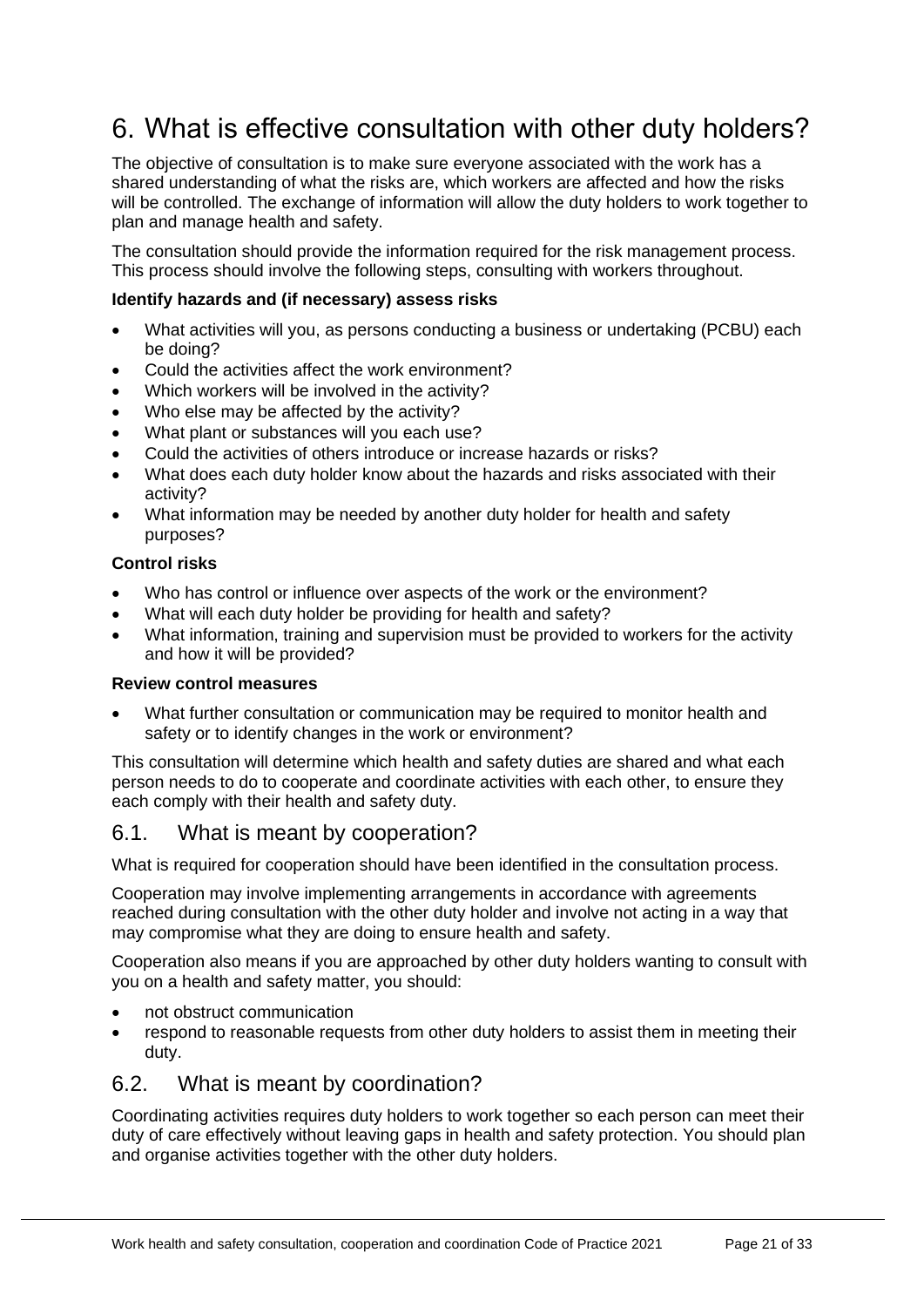This will include making sure the measures you each put in place work effectively together to control the risks. You should:

- identify when and how each control measure is to be implemented
- ensure control measures complement each other.

Coordinating activities may include scheduling work activities so each duty holder carries out their work separately, or at the appropriate time. It may require work to be arranged in a way that will allow for necessary precautions to be in place or pre-conditions met before particular work is done.

Where work is not coordinated effectively, the parties should consult further to determine what should be changed.

### <span id="page-21-0"></span>6.3. What if another duty holder refuses to consult or cooperate or coordinate?

What is reasonably practicable for you to consult, cooperate and coordinate may depend on the level of participation of other duty holders. For example, there may be a disagreement between parties about the extent of consulting, cooperating and coordinating activities required in the circumstances.

This does not mean you should simply accept what you consider to be inadequate action by another duty holder. You should check they are aware of this duty and what you consider is needed to comply with it and with the health and safety duties you each have.

Written arrangements are not essential, but they may help to clarify everyone's expectations. You should consider including in your contracts a requirement for other parties to consult, cooperate and coordinate on safety matters. This will make the other party clearly aware of the obligation and give you a contractual right to enforce it.

See [Appendix C](#page-25-0) for examples of how to consult, cooperate and coordinate activities with other duty holders.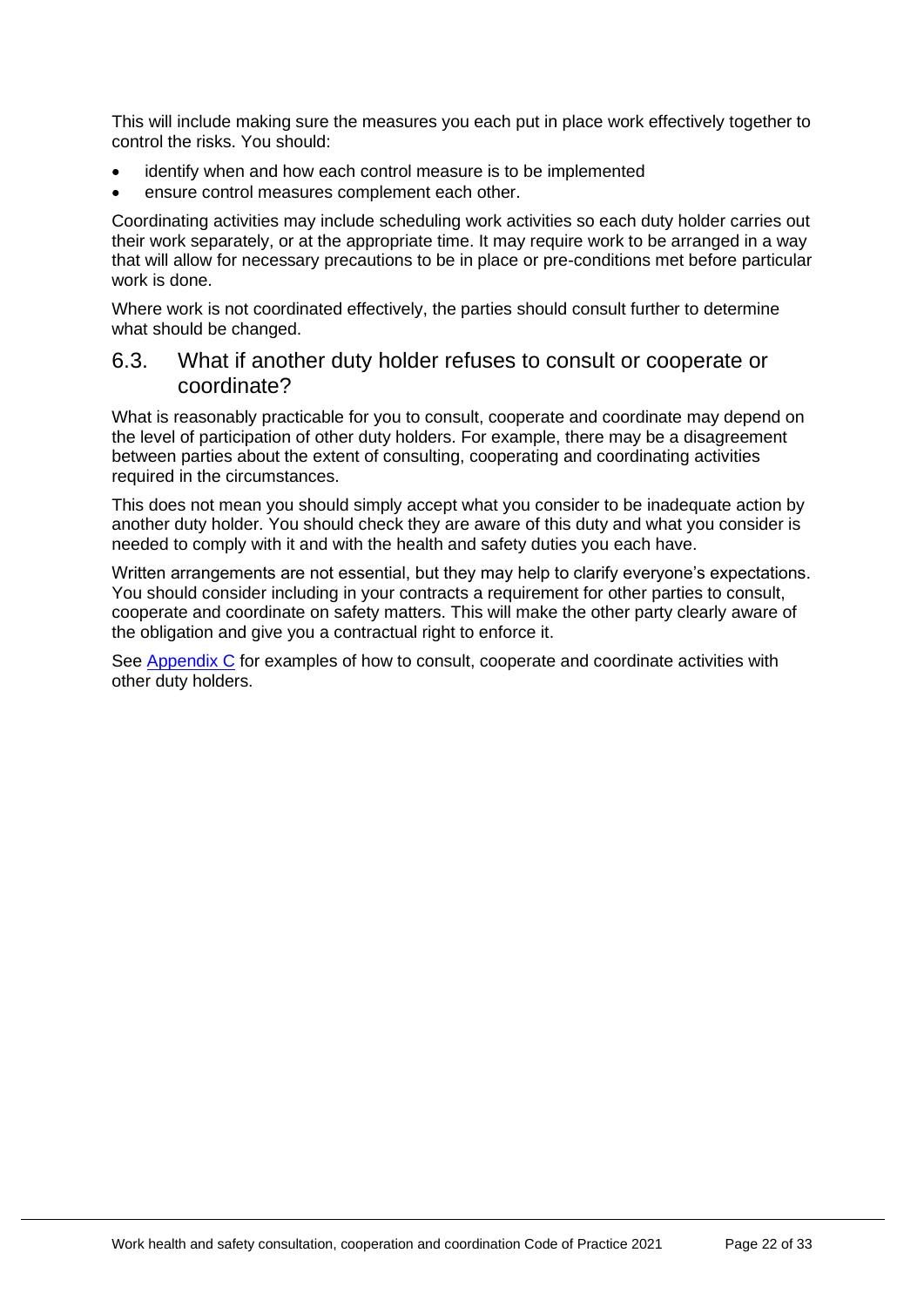# <span id="page-22-0"></span>Appendix A–Glossary

| <b>Term</b>                                   | <b>Description</b>                                                                                                                                                                                                                                                                                                                             |  |  |
|-----------------------------------------------|------------------------------------------------------------------------------------------------------------------------------------------------------------------------------------------------------------------------------------------------------------------------------------------------------------------------------------------------|--|--|
| <b>Duty holder</b>                            | Any person who owes a work health and safety duty under the WHS Act<br>including a person conducting a business or undertaking, a designer,<br>manufacturer, importer, supplier, installer of products or plant used at work<br>(upstream duty holder), officer or a worker.                                                                   |  |  |
| <b>Hazard</b>                                 | A situation or thing that has the potential to harm a person. Hazards at work<br>may include: noisy machinery, a moving forklift, chemicals, electricity, working<br>at heights, a repetitive job, bullying and violence at the workplace.                                                                                                     |  |  |
| <b>Health and</b><br>safety<br>committee      | A consultative body established under the WHS Act. The committee's functions<br>include facilitating cooperation between workers and the person conducting a<br>business or undertaking to ensure workers' health and safety at work, and<br>assisting to develop work health and safety standards, rules and procedures<br>for the workplace. |  |  |
| <b>Health and</b><br>safety<br>representative | A worker who has been elected by their work group under the WHS Act to<br>represent them on health and safety matters.                                                                                                                                                                                                                         |  |  |
| May                                           | 'May' indicates an optional course of action.                                                                                                                                                                                                                                                                                                  |  |  |
| <b>Must</b>                                   | 'Must' indicates a legal requirement exists that must be complied with.                                                                                                                                                                                                                                                                        |  |  |
| <b>Officer</b>                                | An officer under the WHS Act includes:                                                                                                                                                                                                                                                                                                         |  |  |
|                                               | an officer under section 9 of the Corporations Act 2001 (Cth)<br>٠<br>an officer of the Crown within the meaning of section 247 of the WHS Act<br>٠<br>an officer of a public authority within the meaning of section 252 of the<br>٠<br>WHS Act.                                                                                              |  |  |
|                                               | A partner in a partnership or an elected member of a local authority is not an<br>officer while acting in that capacity.                                                                                                                                                                                                                       |  |  |
| <b>Person</b><br>conducting a<br>business or  | A PCBU is an umbrella concept which intends to capture all types of working<br>arrangements or relationships.                                                                                                                                                                                                                                  |  |  |
| undertaking                                   | A PCBU includes a:                                                                                                                                                                                                                                                                                                                             |  |  |
| (PCBU)                                        | company<br>unincorporated body or association<br>sole trader or self-employed person.<br>$\bullet$                                                                                                                                                                                                                                             |  |  |
|                                               | Individuals who are in a partnership that is conducting a business will<br>individually and collectively be a PCBU.                                                                                                                                                                                                                            |  |  |
|                                               | A volunteer association (defined under the WHS Act, see below) or elected<br>members of a local authority will not be a PCBU.                                                                                                                                                                                                                  |  |  |
| <b>Risk</b>                                   | The possibility harm (death, injury or illness) might occur when exposed to a<br>hazard.                                                                                                                                                                                                                                                       |  |  |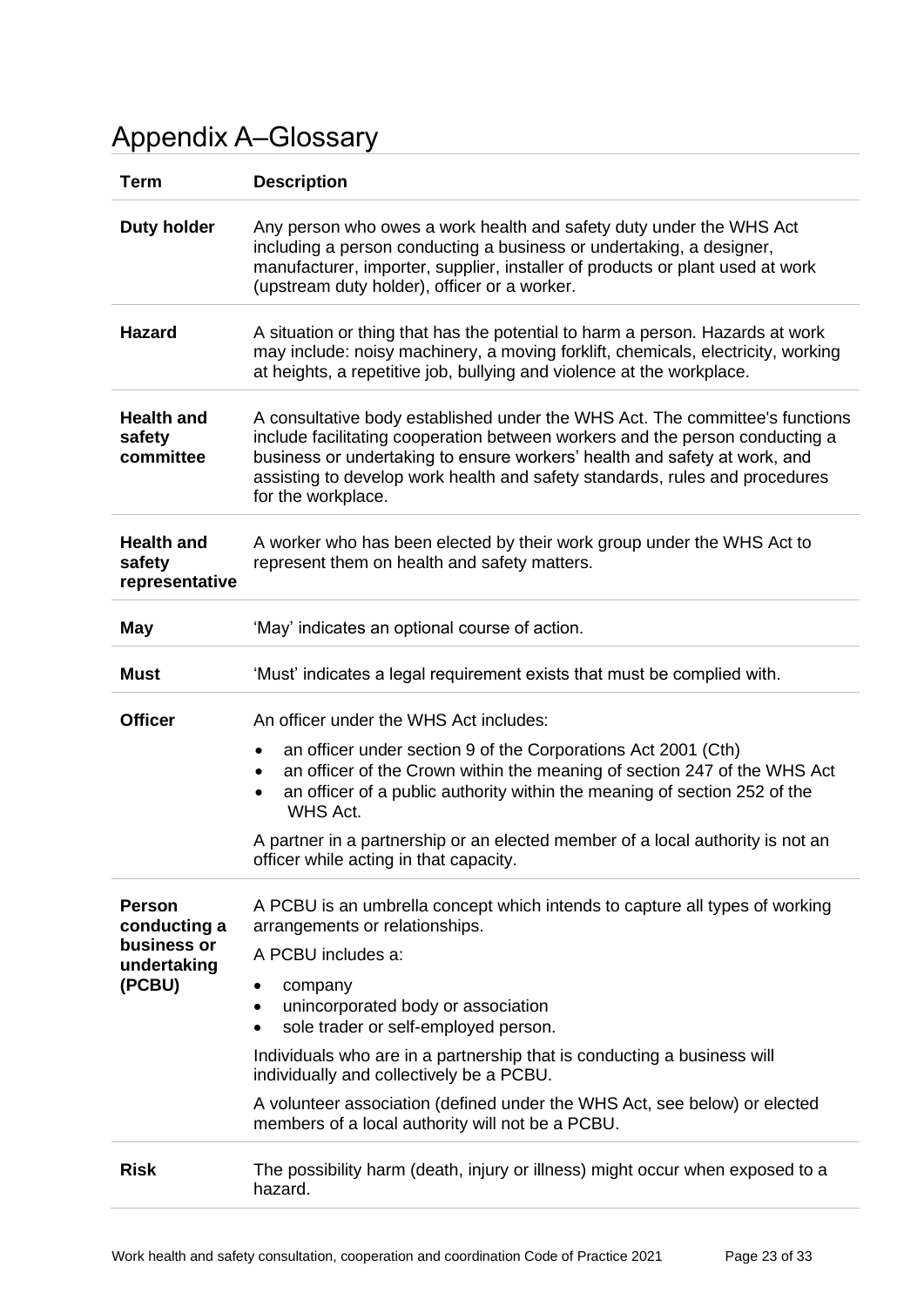<span id="page-23-0"></span>

| Term                            | <b>Description</b>                                                                                                                                                                                                                                                                                                                                                                                     |
|---------------------------------|--------------------------------------------------------------------------------------------------------------------------------------------------------------------------------------------------------------------------------------------------------------------------------------------------------------------------------------------------------------------------------------------------------|
| <b>Should</b>                   | 'Should' indicates a recommended course of action.                                                                                                                                                                                                                                                                                                                                                     |
| <b>Volunteer</b><br>association | A group of volunteers working together for one or more community purposes<br>where none of the volunteers, whether alone or jointly with any other<br>volunteers, employs any person to carry out work for the volunteer association.                                                                                                                                                                  |
| Work group                      | A group of workers established to facilitate the representation of workers by<br>one or more health and safety representatives. A work group may be all<br>workers at a workplace but it may also be appropriate to split a workplace into<br>multiple work groups where workers share similar work conditions or are<br>exposed to similar risks and hazards. For example all workers on night shift. |
| <b>Worker</b>                   | Any person who carries out work for a person conducting a business or<br>undertaking, including work as an employee, contractor or subcontractor (or<br>their employee), self-employed person, outworker, apprentice or trainee, work<br>experience student, employee of a labour hire company placed with a 'host<br>employer' or a volunteer.                                                        |
| Workplace                       | Any place where work is carried out for a business or undertaking and includes<br>any place where a worker goes, or is likely to be, while at work. This may<br>include offices, factories, shops, construction sites, vehicles, ships, aircraft or<br>other mobile structures on land or water.                                                                                                       |
|                                 |                                                                                                                                                                                                                                                                                                                                                                                                        |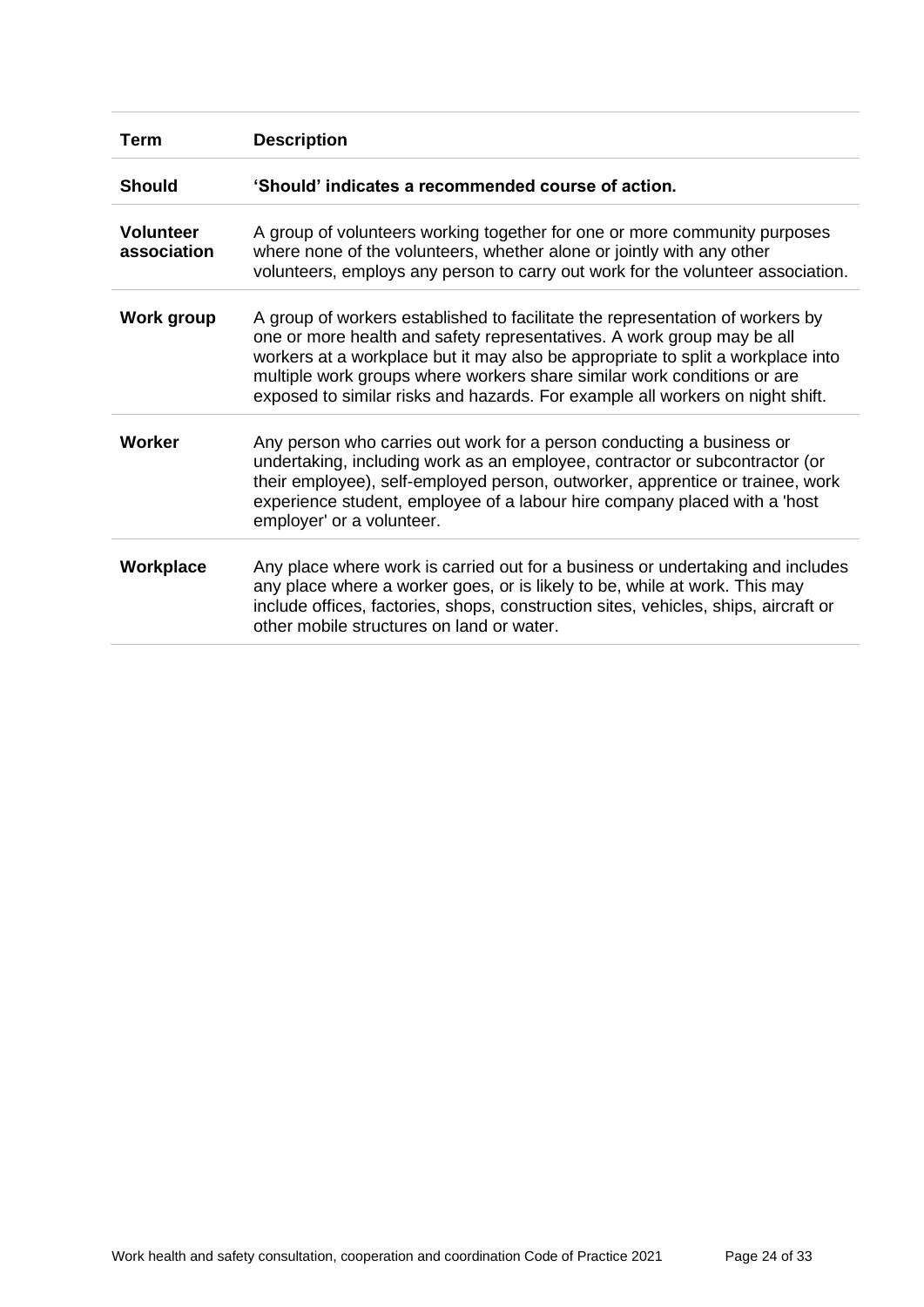# <span id="page-24-0"></span>Appendix B–Examples of consultation arrangements

## <span id="page-24-1"></span>Example 1: Consultation in a workplace with no health and safety representatives

#### **Overview**

A small crane hire business employs seven workers, five of whom are crane operators. When the operators return to the yard after a job, they report defects or problems with the crane. This has been an informal process and there have been many instances of failures to report mainly small problems. The owner has decided to introduce a checklist to be filled out by the operator when returning the crane.

#### **When to consult**

Consultation with workers was required for:

- the identification and assessment of hazards and risks, and
- making decisions about ways to eliminate or minimise risks.

Before introducing the checklist, the owner wanted to discuss its merits with the crane operators.

#### **Who to consult**

As there are no health and safety representatives in the workplace, the company consulted with the seven workers directly.

#### **How to consult**

The agreed consultation procedure for the workplace is the regular weekly meeting with workers where work health and safety is always an item on the agenda.

The owner circulated the checklist to the workers a week before the meeting. In discussions at the meeting, there was support for using the checklist with a few more items added to it. It was agreed workers would trial the new checklist for three months as some operators were concerned it would be a waste of time if no action was taken on problems recorded on the checklist.

To ensure workers are kept informed of the outcomes of consultations the business keeps records of significant work health and safety issues discussed, actions to be taken and timelines for taking action. The records are displayed on the noticeboard in the workplace and are sent via email to workers as well

## <span id="page-24-2"></span>Example 2: Consultation in a workplace with health and safety representatives

#### **Overview**

A transport company operates around the clock and has 200 workers. Work groups have been established covering workers working across three shifts, each of which is represented by a health and safety representative. A health and safety committee has been established and is made up of health and safety representatives and some management representatives who hold senior positions in the organisation.

The membership of the committee was determined via extensive consultation with health and safety representatives and workers.

When the company identified the need to move to new premises, it recognised this had the potential to affect workers. The committee played a major role in getting input from health and safety representatives about warehouse layout, ergonomics, selection of new equipment and machinery, traffic management, access/egress and emergency procedures. Regular site visits were arranged to the new premises to view progress and provide advice.

#### **When to consult**

Consultation with workers was required for:

• the identification and assessment of hazards and risks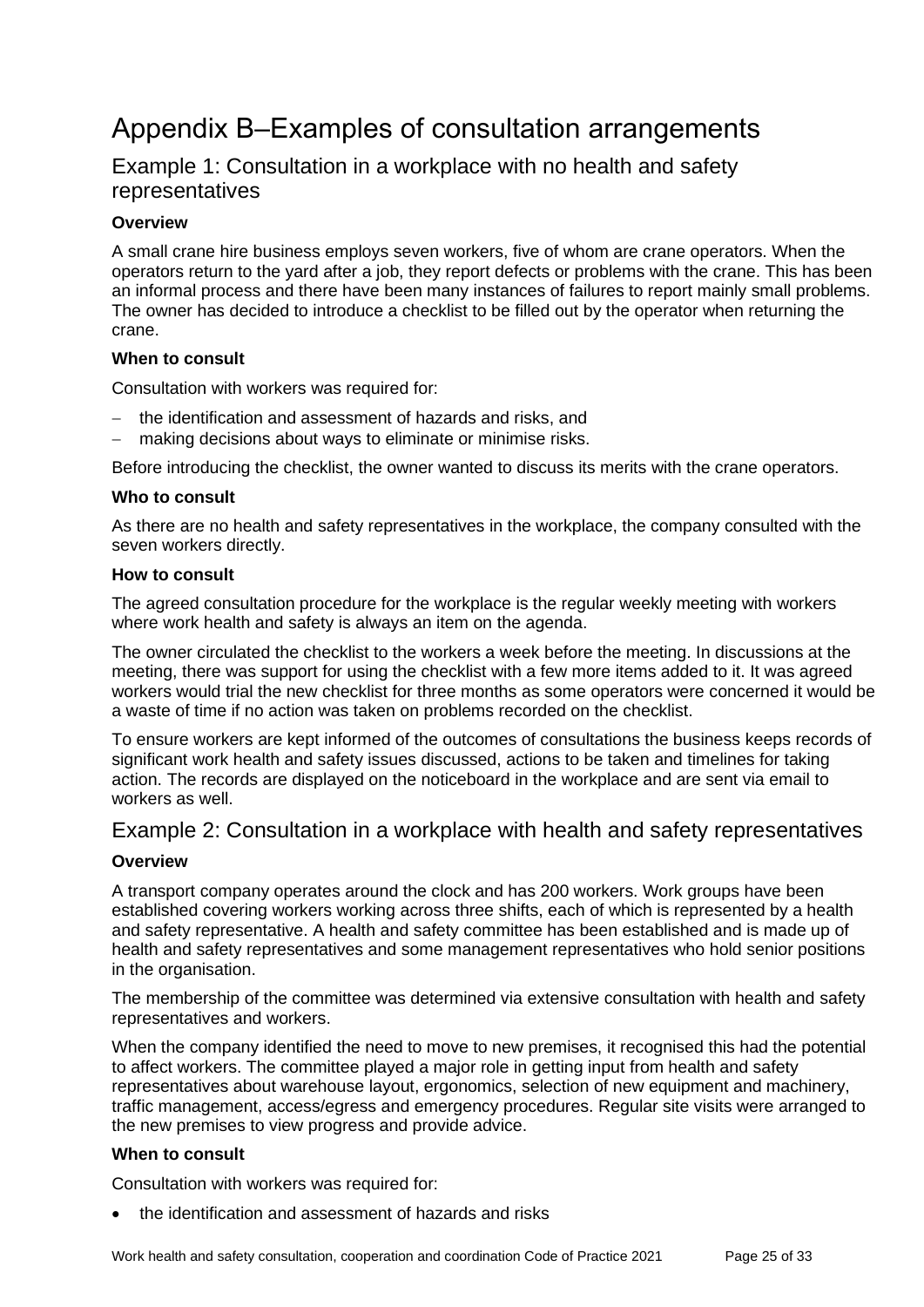- making decisions about ways to eliminate or minimise risks
- proposing changes to the workplace
- making decisions about the adequacy of welfare facilities.

The design and fit-out of the new premises included considering layout, equipment selection, new work systems, lighting installation, design and commissioning of a sorting table and warehouse airflow.

#### **Who to consult**

The relocation affected workers and they were consulted via their respective health and safety representatives. The committee acted as a centralised conduit for information flow in this process by providing the workers they represent with regular updates.

#### **How to consult**

The organisation has agreed procedures whereby consultation occurs via health and safety representatives and the committee.

#### **Health and safety representatives**

Health and safety representatives acted as a communication channel between management and workers. Health and safety representatives chaired the health and safety sections of weekly toolbox meetings, using these as an open forum where all workers could receive information and to express views and raise health and safety issues for discussion by the committee.

#### **Health and safety committee**

<span id="page-25-0"></span>The committee takes ongoing responsibility for ensuring relevant health and safety information is posted on worker noticeboards, e.g. meeting agendas, minutes, alerts and newsletters. The committee also sets timelines and frameworks for evaluating systems and processes, e.g. warehouse airflow to be assessed by external consultant every three months.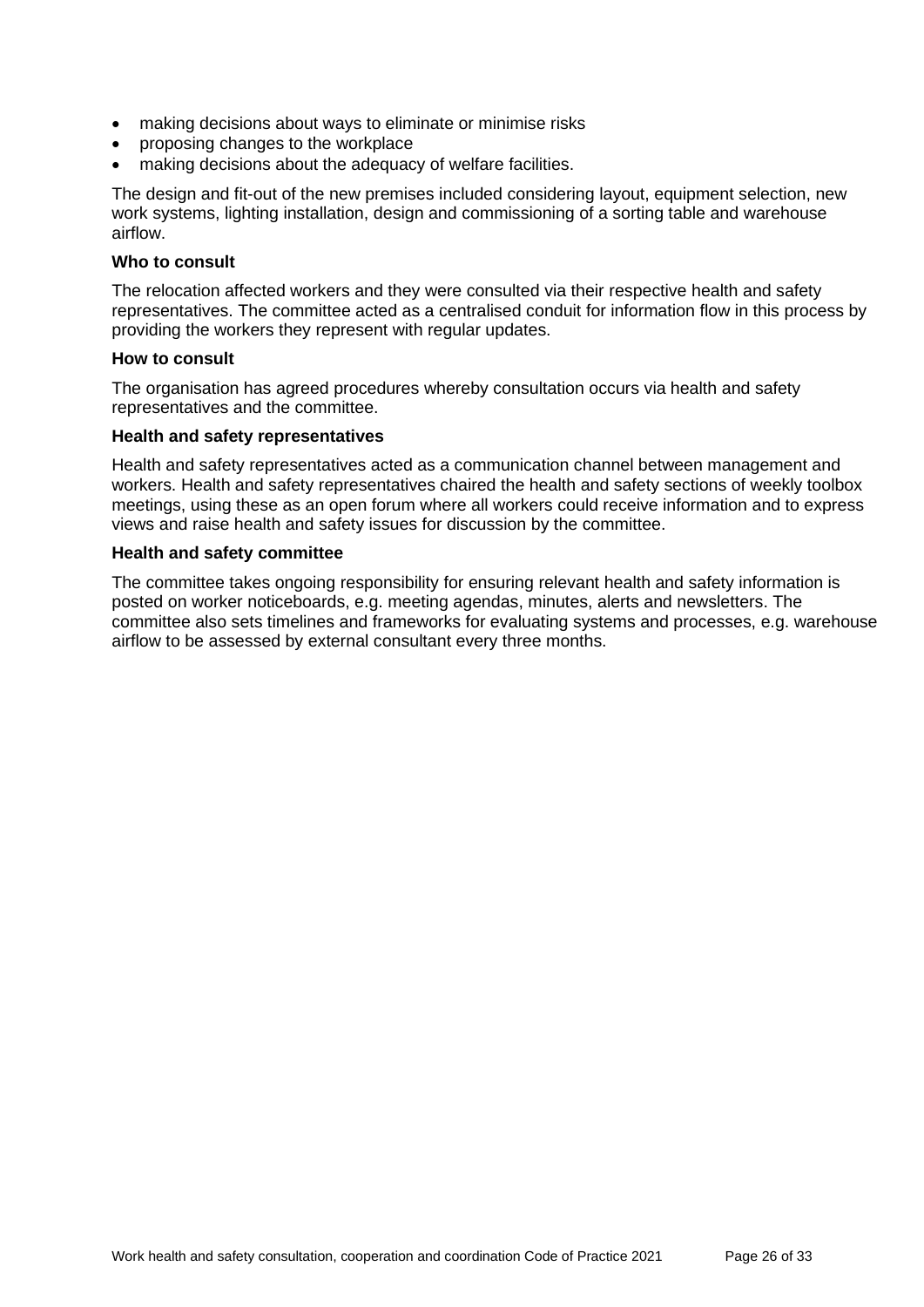## <span id="page-26-0"></span>Appendix C–Consulting, cooperating and coordinating activities

## <span id="page-26-1"></span>Example 1: Sharing the same workplace

#### **Overview**

A finance company is leasing premises in a multi-tenanted office block. It has identified an issue with one of the lifts in the building malfunctioning.

#### **Identify health and safety duties and other duty holders**

The finance company and other tenants of the building have duties as PCBUs to ensure the health and safety of their workers and clients visiting their offices.

At the same time, the building owner and property manager have duties as persons with management or control of the building to ensure people can safely enter and exit the building and the building is safe and without risk to others.

A company contracted to clean the building will have duties as a PCBU to ensure the health and safety of its workers.

A company contracted to maintain and repair lifts (maintenance contractor) has a duty to ensure its workers and other persons are not put at risk from work carried out as part of its business.

Each of these duties is subject to what is reasonably practicable.

#### **Consult**

The finance company consults the property manager of the office block to find out what arrangements are in place for the proper maintenance of plant, in this instance, lifts.

Before maintenance is to be carried out on the lifts the property manager consults with the maintenance contractor, the tenants and the cleaning contractor so duty holders know of the work and what they each need to do to ensure the safety of persons in the building. This includes identifying the best time for the work to be done, how the work area will be barricaded and what information, if any, the finance company and other tenants should give to their workers and clients.

As the work proceeds, the finance company informs the property manager and the maintenance contractor of concerns or incidents, to enable these to be considered and changes made.

#### **Cooperate**

The finance company and other tenants cooperate with the maintenance contractor by complying with the contractor's safety procedures.

#### **Coordinate activities**

The finance company ensures its workers and clients do not use the lifts during the maintenance work and they have another safe means of entry and exit.

The maintenance contractor works with the property manager to schedule maintenance work so it does not interfere with the safe movement of persons in the building, as far as is reasonably practicable.

#### <span id="page-26-2"></span>Example 2: Sharing the same workers

#### **Overview**

A manufacturing company is engaging workers through a labour hire firm.

#### **Identify health and safety duties and other duty holders**

The manufacturing company has a duty to ensure the health and safety of its workers including its own employees and labour hire workers who are engaged to work on the production line. The labour hire firm has a duty to ensure the health and safety of the labour hire workers it provides to the manufacturing business.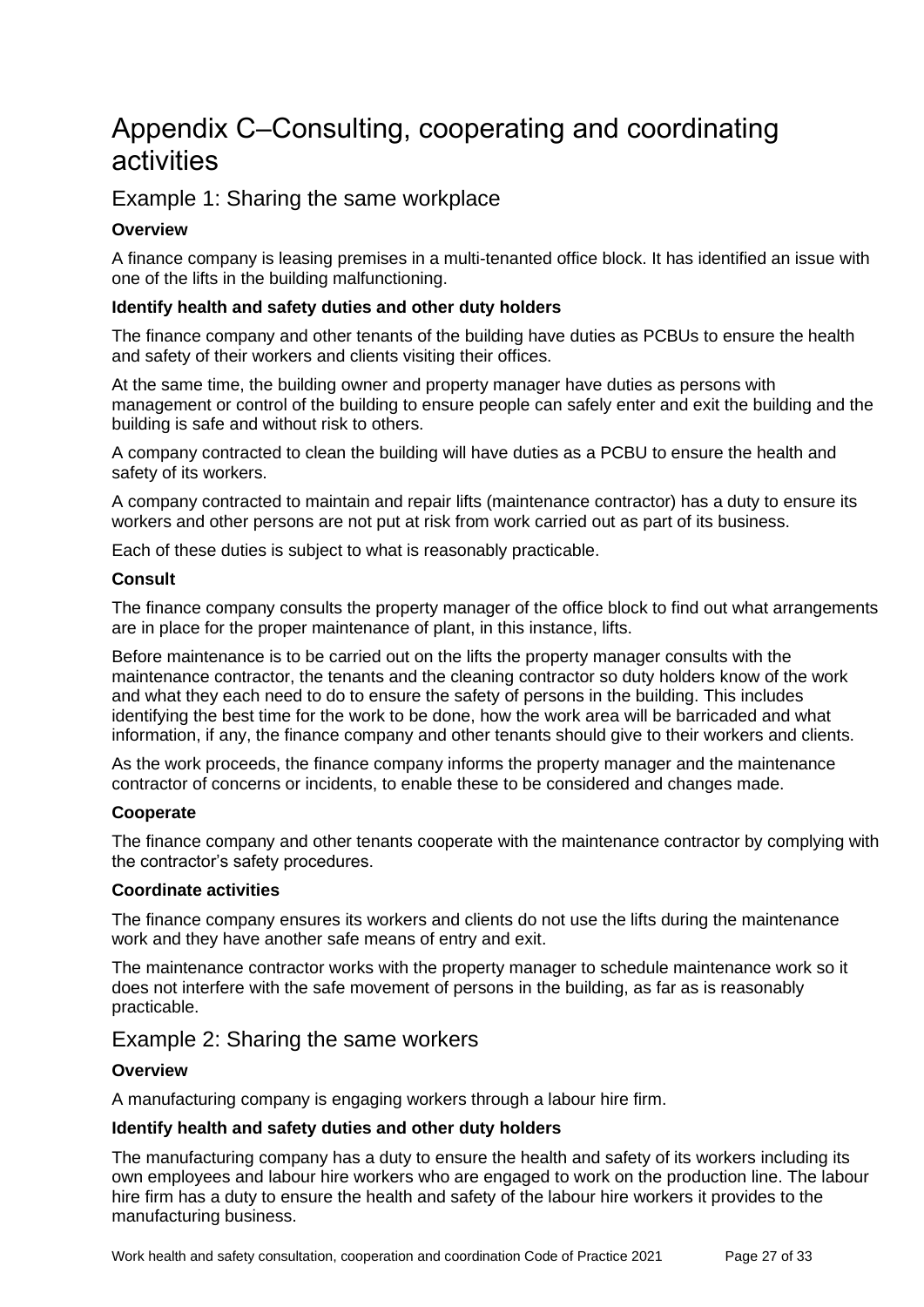Each of these duties is subject to what is reasonably practicable.

#### **Consult**

The manufacturing company and labour hire firm consult each other about the job requirements, the skills required of the workers, health and safety risks associated with the work and what each will do to control the risks.

As part of the contract, they clarify responsibility for providing equipment (for example personal protective equipment) and agree to consult before changes are made affecting the health and safety of the labour hire workers.

#### **Cooperate**

The manufacturing company cooperates with the labour hire firm by allowing the labour hire firm to visit the workplace to assess and monitor the adequacy of control measures being provided at the workplace. The manufacturing company also allows the labour hire workers to maintain communication with the labour hire firm.

#### **Coordinate activities**

The manufacturing company and labour hire firm agree to coordinate arrangements for:

- labour hire workers to be consulted and represented on work health and safety matters
- reporting and investigating incidents.

#### <span id="page-27-0"></span>Example 3: Running an event with other duty holders

#### **Overview**

A local council is running a street festival together with a large community organisation.

#### **Identify health and safety duties and other duty holders**

The council has a duty as a PCBU to ensure the health and safety of its workers, those of the community organisation and the public.

The community organisation is a PCBU and has a duty to ensure the work health and safety of its workers, those of the council and that other persons are not put at risk from work carried out as part of its business.

A company contracted by the council to supply marquees and other equipment (including bain maries and other equipment that will be used for cooking and serving) has a duty to ensure its workers and other persons are not put at risk from work carried out as part of its business, in this case providing the equipment.

A company contracted by the supplier to transport and deliver the equipment has a duty to ensure its workers and other persons are not put at risk from work carried out as part of its business.

The police force will be providing members for crowd control and other purposes and has a duty to ensure the health and safety of its workers, and that other persons are not put at risk from work carried out as part of its business

First aid facilities and officers will be provided by another organisation, which has a duty to ensure its workers and other persons are not put at risk from work carried out as part of its business or undertaking.

Each of these duties is subject to what is reasonably practicable.

#### **Consult**

The council and the community organisation consult with each other to identify how each will be involved in the activities and how each will be minimising the risks associated with what they will be doing. They identify how to coordinate their activities.

The council consults the supplier about the health and safety risks of the equipment. This includes the detail of delivery times and circumstances and what will be needed for it to be safely unloaded.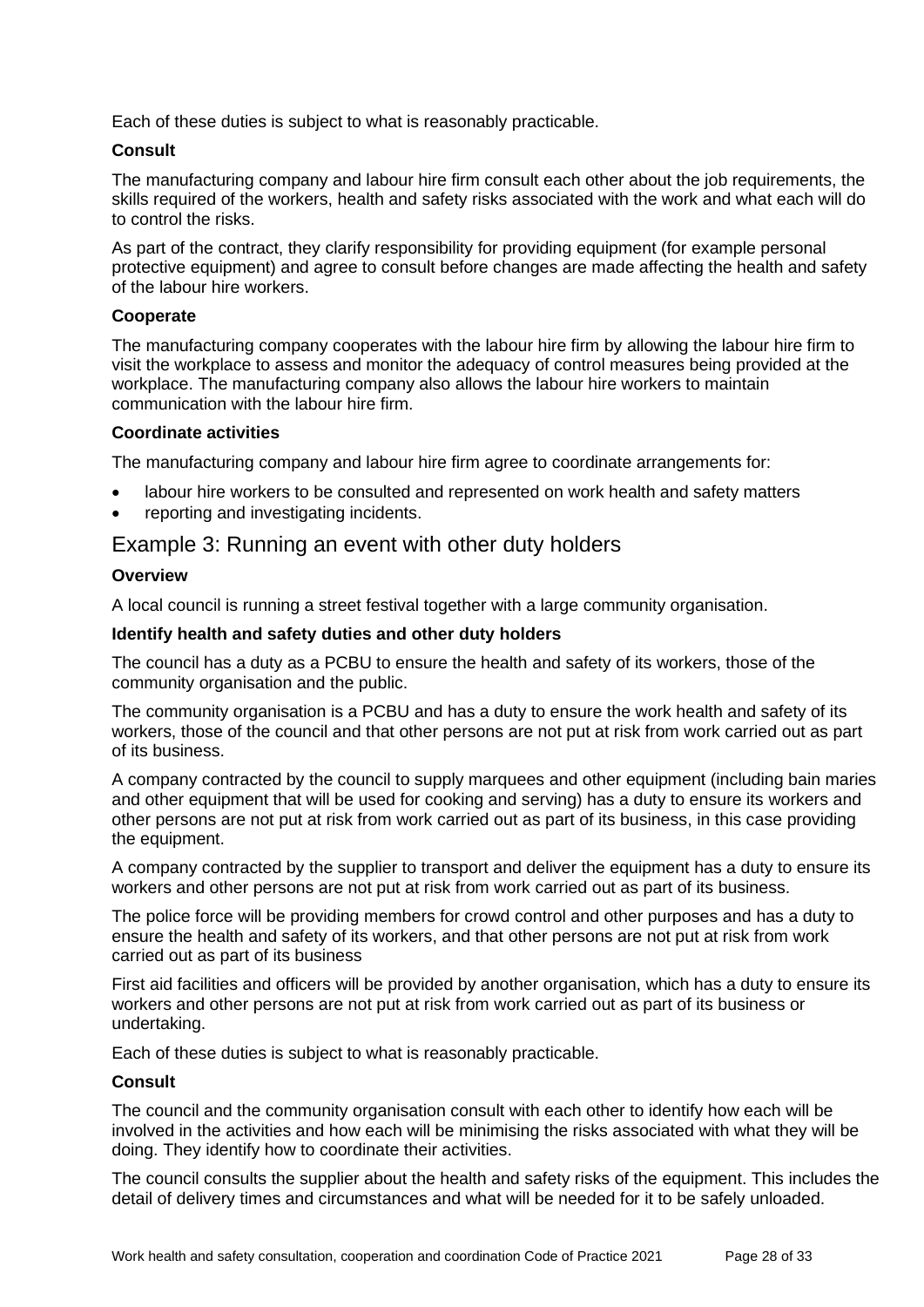The supplier consults the transport company about when and where the equipment is to be delivered, and how to deal with potential hazards during the transport and unloading.

The police consult with both the council and the community organisation to identify how the festival is to be conducted and the hazards and risks relevant to their activities. This includes making clear the role of the police in minimising risks to the public and to the police officers through crowd management. The police identify their requirements of the council and the community organisation for matters like vehicle access.

The council, community organisation and first aid provider consult on the requirements for the first aid facilities including their nature, quantity and location.

The council organises a meeting inviting the community organisation including its health and safety representatives, the supplier and each organisation providing services at the event to facilitate the consultation.

#### **Cooperate**

The council and community organisation cooperate with the transport company in the arrangements needed for safe delivery and unloading.

The supplier cooperates with the transport company in requirements it has for the delivery.

The council and community organisation cooperate with the police and the first aid provider in their requirements.

The transport contractor follows the instructions for safe transport and delivery.

#### **Coordinate activities**

The council and community organisation coordinate their activities to ensure they do not get in the way of each other and ensure what they each do for health and safety is complementary.

The transport company coordinates collecting the equipment with the supplier and the delivery of the equipment with the supplier and council.

<span id="page-28-0"></span>The council and community organisation coordinate the layout of the festival site with the needs of the police and first aid providers.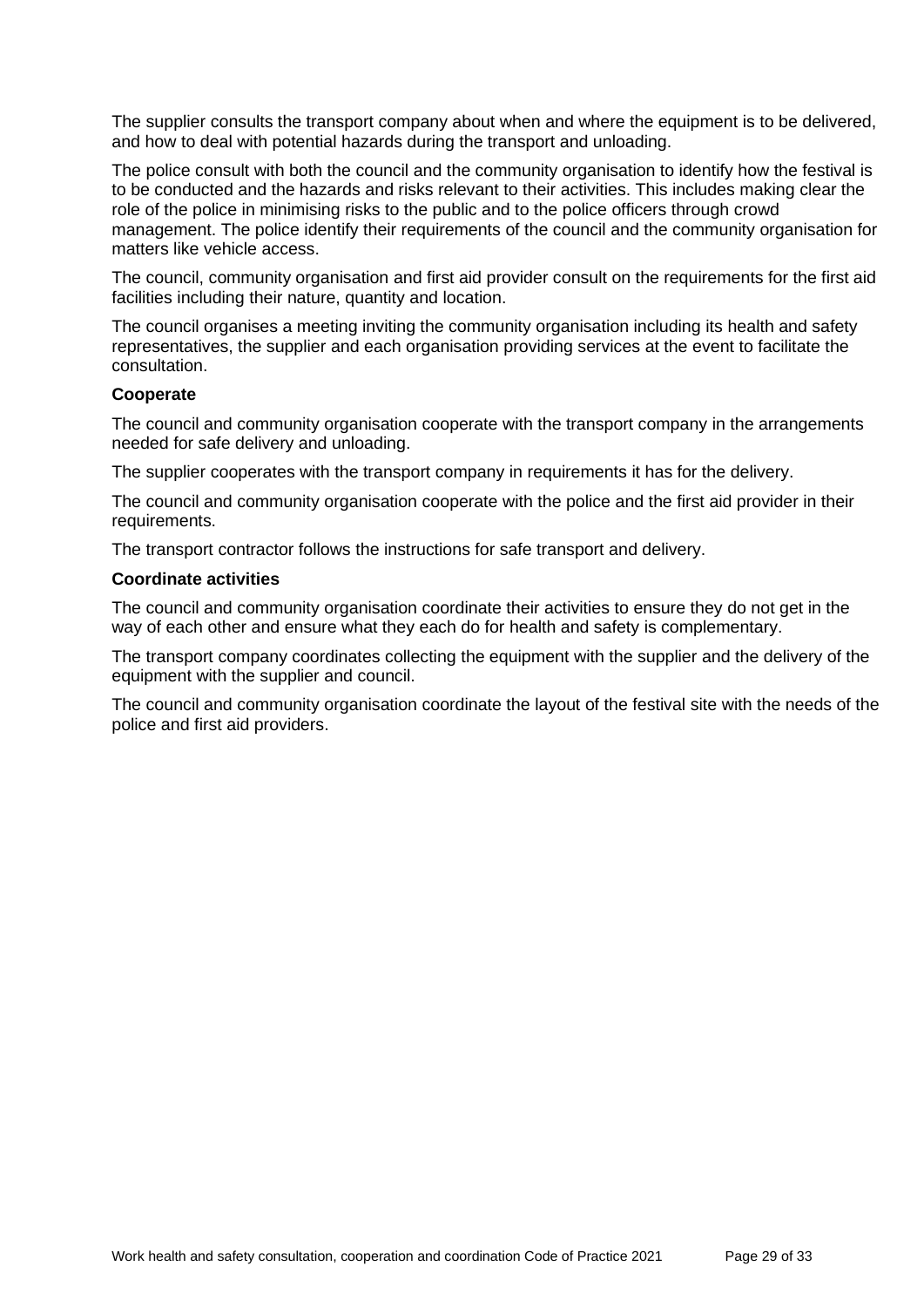# <span id="page-29-0"></span>Appendix D–Consultation checklist

| <b>Consultation compliance</b>                                                                                                                          | Yes /No | <b>Chapter in</b><br>Code |
|---------------------------------------------------------------------------------------------------------------------------------------------------------|---------|---------------------------|
| Do I have one or more consultation arrangements in place after<br>consultation with my workers?                                                         |         | 4                         |
| Do the consultation arrangements include workers other than my<br>employees such as contractors or labour hire workers who are part of<br>my workforce? |         | 4, 5                      |
| Do I use my consultation mechanism when I:                                                                                                              |         | $\overline{2}$            |
| identify hazards and assess risks?                                                                                                                      |         |                           |
| make decisions to eliminate or minimise risks?                                                                                                          |         |                           |
| make decisions about welfare facilities?                                                                                                                |         |                           |
| propose changes to the work, including purchasing new or used<br>plant or new substances or materials?                                                  |         |                           |
| develop and review safety policies and procedures?                                                                                                      |         |                           |
| When I consult with my workers on these issues do I:                                                                                                    |         | 3                         |
| inform them of what I intend to do (e.g. purchase a new piece of<br>equipment)?                                                                         |         |                           |
| share relevant information about the issue with them?                                                                                                   |         |                           |
| give them a reasonable opportunity to respond and contribute to<br>decision making?                                                                     |         |                           |
| discuss any of their safety concerns?                                                                                                                   |         |                           |
| take into account the views they express?                                                                                                               |         |                           |
| advise them of my decision and the reasons for it?                                                                                                      |         |                           |
| If workers are represented by a health and safety representative, do I:                                                                                 |         | 4                         |
| include the representative in all health and safety consultations?                                                                                      |         |                           |
| make myself available for the representative to raise and discuss<br>health and safety matters with me?                                                 |         |                           |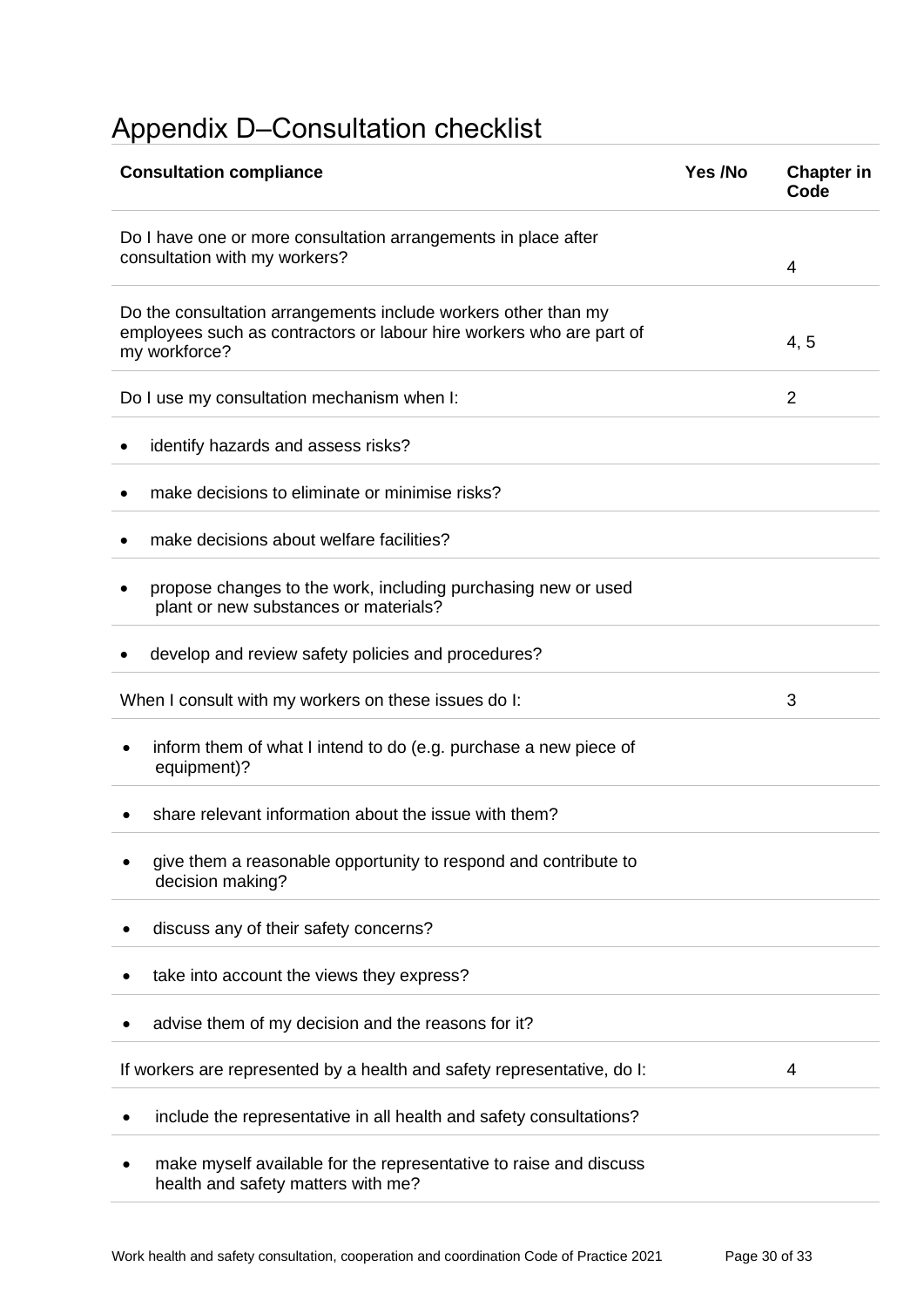<span id="page-30-0"></span>

| <b>Consultation compliance</b>                                                                           |                                                                                                                                                  |  | <b>Chapter in</b><br>Code |
|----------------------------------------------------------------------------------------------------------|--------------------------------------------------------------------------------------------------------------------------------------------------|--|---------------------------|
| Do I consult other duty holders who share responsibility for a health and<br>5<br>safety matter with me? |                                                                                                                                                  |  |                           |
| ٠                                                                                                        | Do I identify other duty holders early before commencing work?                                                                                   |  |                           |
| $\bullet$                                                                                                | Have I established open communication and consultation methods<br>with other duty holders about the work and related health and<br>safety risks? |  |                           |
| ٠                                                                                                        | Have I confirmed with other duty holders that our joint duties are<br>met?                                                                       |  |                           |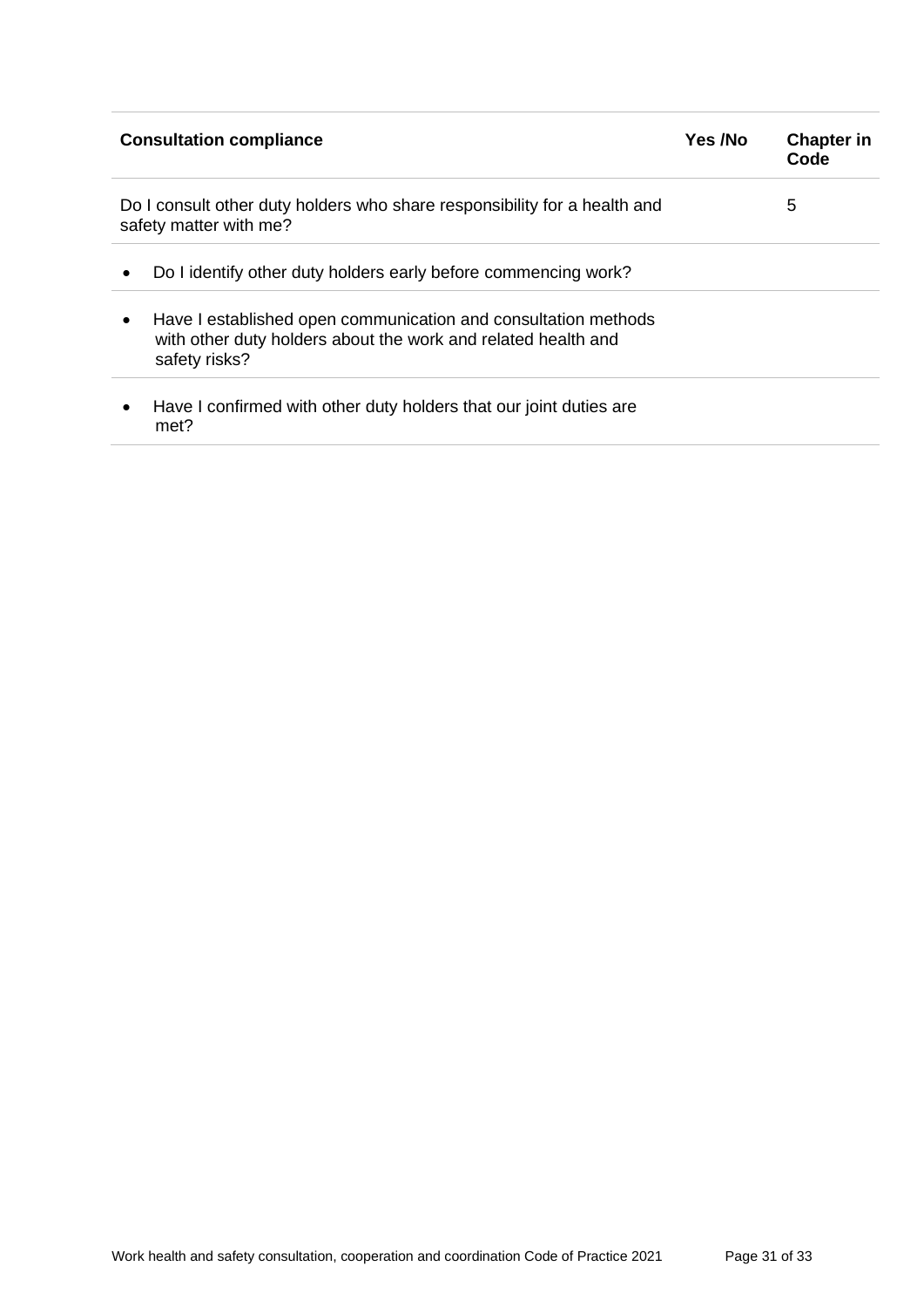# <span id="page-31-0"></span>Appendix E–Consultation requirements in the WHS Regulation

| <b>Part</b>                                                                                       | <b>WHS</b><br><b>Regulation</b><br>section                | <b>Requirement</b>                                                                                                                                                                                                                                                                                                                                                                              |  |
|---------------------------------------------------------------------------------------------------|-----------------------------------------------------------|-------------------------------------------------------------------------------------------------------------------------------------------------------------------------------------------------------------------------------------------------------------------------------------------------------------------------------------------------------------------------------------------------|--|
| <b>Division 1 Electrical</b><br>work on energized<br>electrical equipment                         | Electrical<br>Safety<br>Regulation<br>section<br>19(1)(d) | Before electrical work on energised electrical equipment<br>commences the PCBU must consult with the person with<br>management or control of the workplace.                                                                                                                                                                                                                                     |  |
| Part 5.1 General duties<br>for plant and structures                                               | 193(1)(c)(iii)                                            | The manufacturer of plant must ensure all reasonable<br>steps are taken to consult with the designer of the plant in<br>relation to the alteration of the design to rectify any hazard<br>identified in the design of the plant.                                                                                                                                                                |  |
| Part 5.1 General duties<br>for plant and structures                                               | 197(c)                                                    | An importer of plant must take all reasonable steps to<br>ensure that the designer and manufacturer of the plant are<br>consulted in relation to any alteration made to the plant to<br>control the risk from an identified hazard.                                                                                                                                                             |  |
| Part 6.2 Duties of<br>designer of structure<br>and person Who<br>commissions<br>construction work | 294                                                       | (1) A PCBU that commissions construction work in relation<br>to a structure must, so far as is reasonably practicable,<br>consult with the designer of the whole or any part of the<br>structure about how to ensure that risks to health and<br>safety arising from the design during the construction work<br>are:                                                                            |  |
|                                                                                                   |                                                           | eliminated, so far as is reasonably practicable; or                                                                                                                                                                                                                                                                                                                                             |  |
|                                                                                                   |                                                           | if it is not reasonably practicable to eliminate the risks,<br>$\bullet$<br>minimised so far as is reasonably practicable.                                                                                                                                                                                                                                                                      |  |
|                                                                                                   |                                                           | (2) Consultation must include giving the designer any<br>information that the person who commissions the<br>construction work has in relation to the hazards and risks<br>at the workplace where the construction work is to be<br>carried out.                                                                                                                                                 |  |
| Part 6.4 Additional<br>duties of principal<br>contractor                                          | 309(2)(b)                                                 | The principal contractor for a construction project must<br>ensure the WHS management plan includes the<br>arrangements are in place, between any PCBUs at the<br>workplace where the construction project is being<br>undertaken, for consultation, cooperation and the<br>coordination of activities in relation to compliance with their<br>duties under the WHS Act and the WHS Regulation. |  |
| Part 7.1 Hazardous                                                                                | $371(2)$ ,<br>408, 416<br>and 437                         | The PCBU must consult the worker in relation to the                                                                                                                                                                                                                                                                                                                                             |  |
| chemicals,<br>Part 7.2 Lead                                                                       |                                                           | selection of a registered medical practitioner for the<br>purpose of health monitoring.                                                                                                                                                                                                                                                                                                         |  |
| Part 8.5 Asbestos at<br>the workplace                                                             |                                                           |                                                                                                                                                                                                                                                                                                                                                                                                 |  |